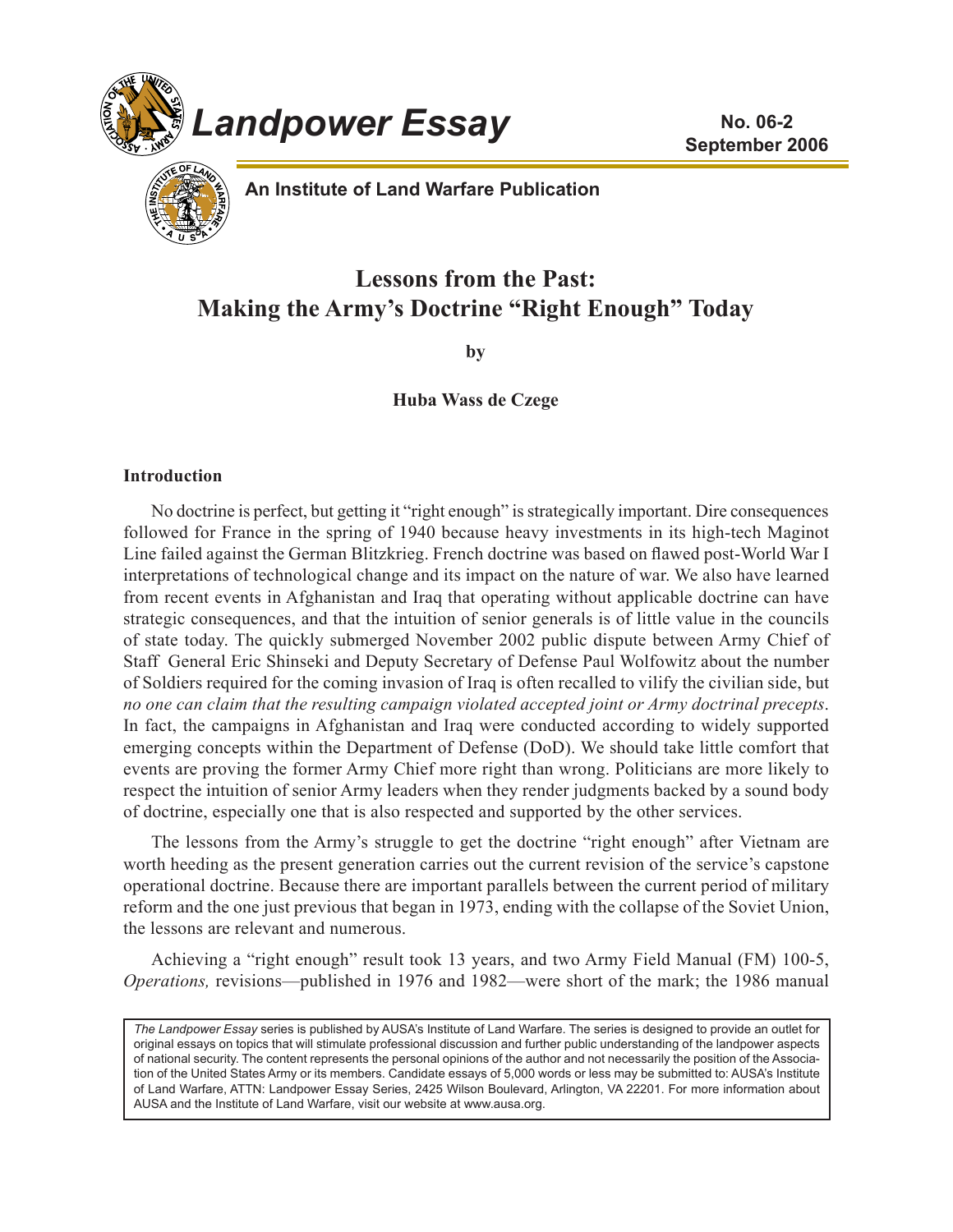was the third evolution. In 1993, the Desert Storm Study Project, described in *Certain Victory: The U.S. Army in the Gulf War*, had this to say about the product of this last effort:

History all too often reinforces the familiar maxim that armies tend to fight the next war as they did the last. However, the Gulf War proved to be a dramatic exception. AirLand Battle, the warfighting doctrine applied by the American Army in Desert Storm, not only survived the initial clash of arms but, in fact, continues as a viable foundation for the development of future warfighting doctrine. The durability of the AirLand Battle concept is owed to three factors. First, unlike past instructions for the conduct of war, the 1986 version of AirLand Battle was a vision of what was possible rather than an owner's manual for the equipment and force structures available at the time. In fact, if the 1986 edition of FM 100-5 possessed a fault, it was that some concepts were so far ahead of capabilities that many balked at their full implementation with the tools then at hand. Second, the conditions of combat and the dynamics of Desert Storm battlefields proved to be modeled with remarkable fidelity to FM 100-5. Third, and perhaps most notable, is that AirLand Battle represented a way of thinking about war and a mental conditioning rather than a rigid set of rules and lists to be done in lock-step fashion. Its four tenets, *initiative, agility, depth* and *synchronization*, are timeless, immutable precepts for present and future wars.<sup>1</sup>

In retrospect, they were too generous. The world had already changed, and that, too, is a lesson. While AirLand Battle doctrine was found suitable for General Norman Schwarzkopf's restoration of Kuwait's territorial sovereignty, General Maxwell Thurman's Operation Just Cause planners in Southern Command needed to address a host of considerations beyond this doctrine. Our criticisms could, however, be tempered by recognizing how well it addressed the one central strategic problem of the day—to contain the immense, dangerous and potentially aggressive military power of the Soviet Union and its allies worldwide. At the time, all other threats to national security paled in comparison. AirLand Battle doctrine was properly optimized for this unique set of problems, providing sound guidance and useful precepts for fighting a "counter-aggression" campaign in response to the invasion of an ally. It not only took into account a specific and very powerful enemy, but it also hypothesized that the host nation would tend to many very specific and very messy details that could be ignored by U.S. forces when the strategic aim is the restoration of territory and not "regime change."

Since the Desert Storm Project authors penned the words above, there have been two revisions, and a renumbering, of the 1986 manual—the former FM 100-5 is now FM 3.0, following the numbering system of Joint Publications. Both were written before the 11 September 2001 terrorist attacks on the U.S. homeland. Thus, like the 1976 manual, the chief influence was the rapid advance of technology because the new strategic realities we face were less apparent at the time.<sup>2</sup> One of the biggest challenges of the earlier period was framing the strategic and operational problem well enough to produce a useful doctrine; that continues to be the principal challenge today.

The Army of the early 1970s needed to address new and serious realities very quickly because Soviet forces had modernized and presented a formidable threat while most of the Army's institutional attention was focused on the effort in Vietnam. To face that threat, the Army changed its orientation completely and, at the same time, reorganized from a large conscription-based force into a smaller, more effective, professional all-volunteer Army. It also needed to revise an outdated doctrine, and do it quickly.

The challenges facing the U.S. Army today are even greater, but similar. Besides being deployed and at war for several years in situations and against adversaries for which it has had little useful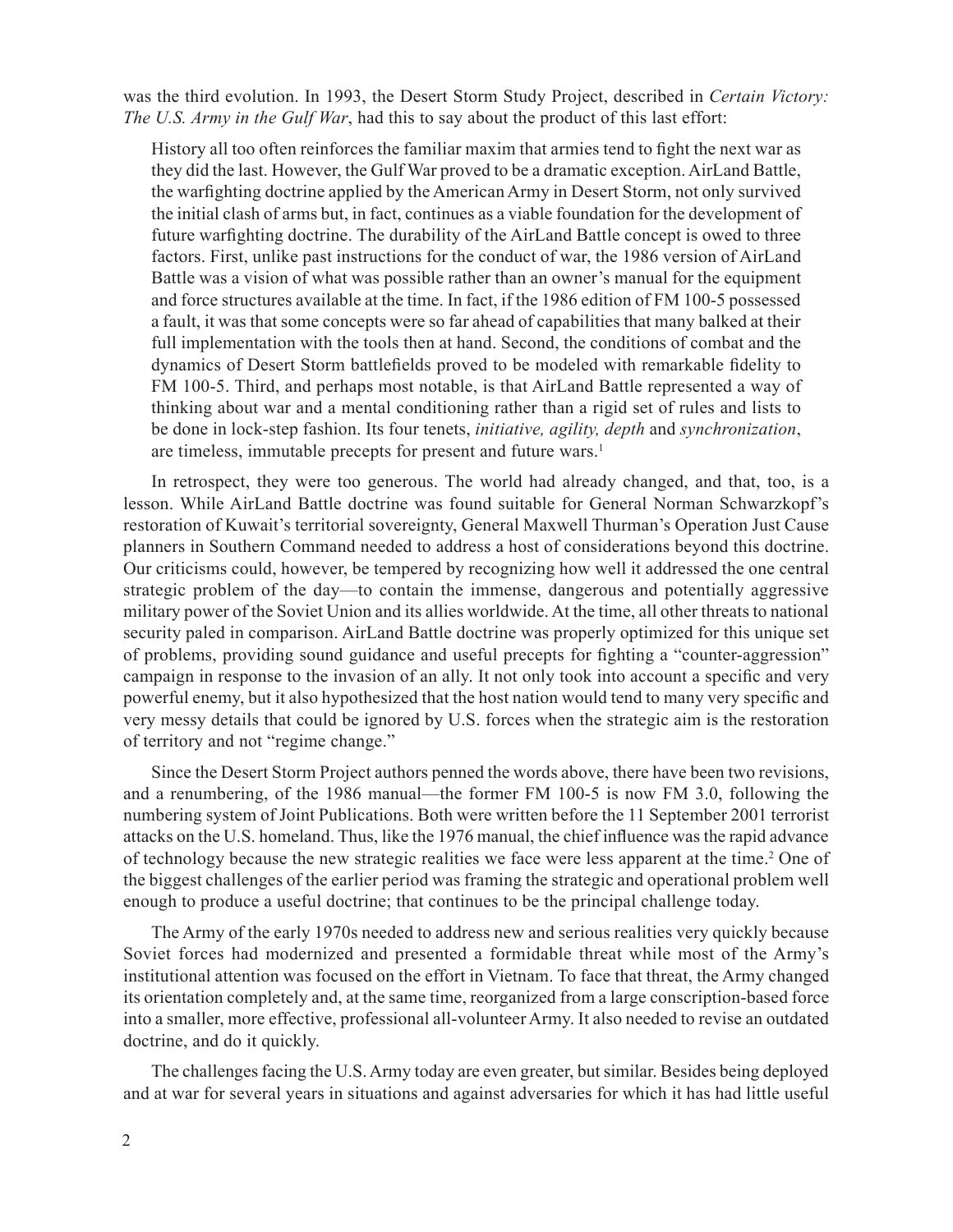doctrine, and facing novel conditions daily in Iraq, Afghanistan and other places less familiar, the Army is going through revolutionary changes. Not only is it reorganizing into a more modular force, but it is also radically reorganizing from a force that primarily mobilizes to meet sudden large strategic emergencies to one that meets steady-state strategic demands constantly. To meet such demands it readies, deploys and regenerates its brigades in three-year life cycles. It has become an expeditionary, rather than forward-based, Army. To provide the intellectual underpinning for current reforms, the Army is in the process of revising its capstone operational doctrine.

Doctrinal revisions since the 1991 Gulf War were heavily influenced by Army experiments in the power of digital communications and command and control systems and by the so-called "Revolution in Military Affairs" (RMA). The RMA captured the imagination of DoD officials and the public. During the 1990s, the RMA decade, the more technical services provided the intellectually attractive ideas that began to shape joint doctrine and concepts. From this enthusiasm over information technology-based weaponry, surveillance systems, networks and high-speed computers emerged a number of "bumper sticker" concepts that appealed to important audiences outside the services—"Shock and Awe," "Global Reach—Global Power," "Operational Maneuver from the Sea," "Rapid Decisive Operations," "Network Centric Warfare" and "Effects-Based Operations."3 These ideas were attractive because they suggested that far fewer people would be needed, especially in the ground forces, and that such savings would pay for the required technological investments.

The Army, for many complex reasons, did not challenge the intellectual flaws in the groupthink of the time,<sup>4</sup> even though active duty officers spoke out in print.<sup>5</sup> Instead it put forward a technical solution that fit into the prevailing logic: first, shrink the tonnage of its heavy armored and mechanized divisions by reducing the combat platoon by one-fifth and replacing those Soldiers with "digitization," then form medium-weight motorized brigades that could be transported to trouble spots by air more quickly within current airlift constraints. However, these efforts failed to change the essential flow of procurement funding over two administrations and eight congressional sessions. Moreover, until recently the doctrines of the Army and the advice of its leaders were heavily criticized by many in the civilian leadership of the Department of Defense for being behind the times and slow to respond to new opportunities. Even into the summer of 2003, many defense intellectuals advised reductions of up to two Army divisions to afford technical transformation, believing that the course of events in Kosovo, Afghanistan and Iraq had vindicated RMA-based concepts.

Another similarity between the period of the transition from fighting in Vietnam to facing down the Soviet threat and the present one is the need to address new realities head-on. An important weakness of the early post-Vietnam doctrine was an incomplete framing of the problems the doctrine needed to address. Until 2002, the Army and the other services relied primarily on scenarios that were a mere down-scaling of the principal strategic problem of the Cold War for their investigations of future concepts and requirements.<sup>6</sup> Countering the invasion of an ally by a regional power, as in 1991 when the Iraqi Army was expelled from Kuwait, would be the likely future scenario against North Korean aggression. These familiar paradigms left to the host sovereign the problems of public support, rear-area protection against unconventional threats, maintaining security and control of the population, humanitarian assistance, reconstruction planning and other messy complications. These were issues Cold War doctrine did not need to address. Changing regimes, enforcing peace and warring with angry and implacable transnational political movements introduce a host of new problems. Not only has the nature of major combat operations changed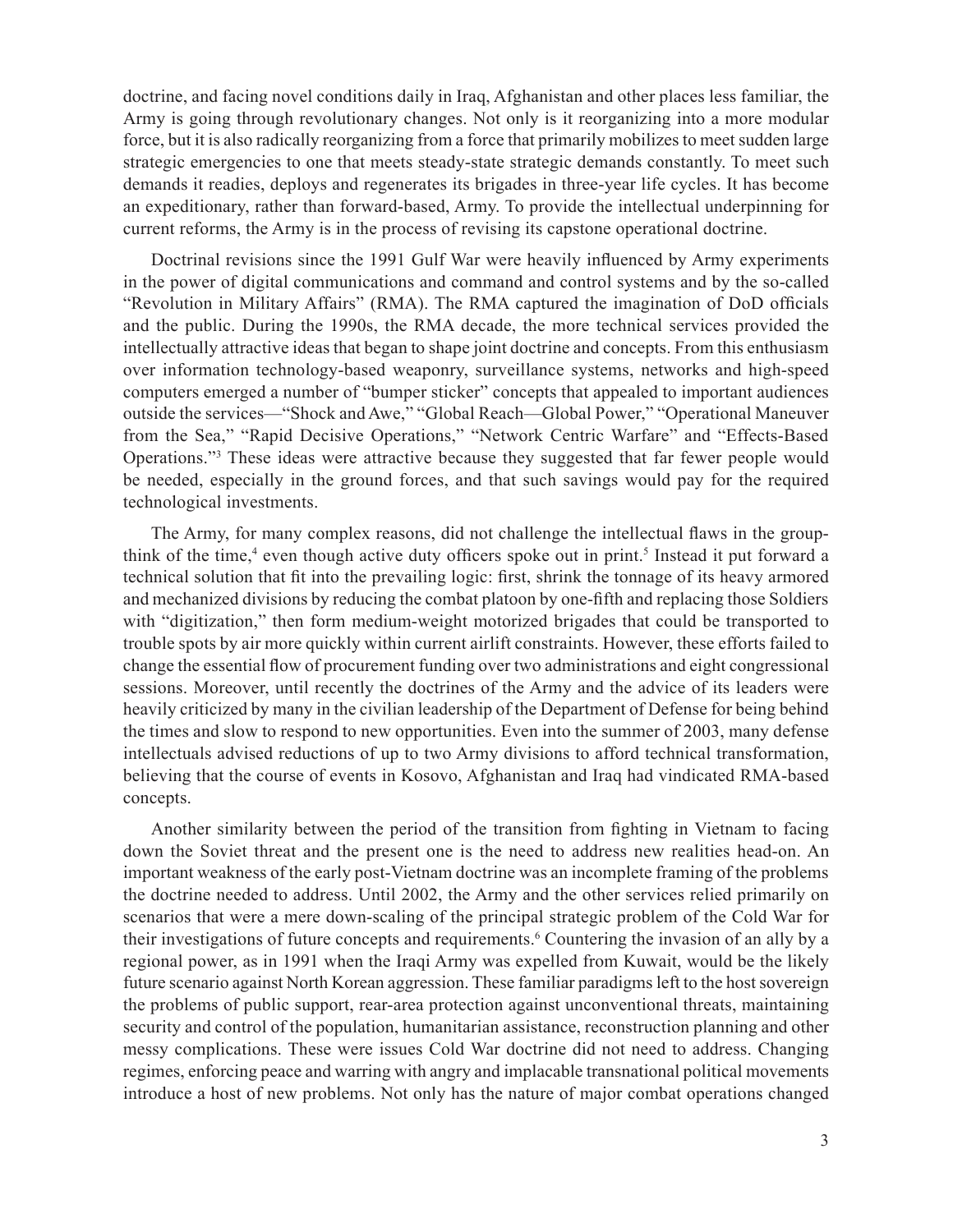significantly, but the insurgencies of the Cold War were very simple compared to those the U.S. Army is now facing. It is now time for the same kind of "full-court press" to counteract it. An important part of this effort should be recognizing what is different, what is new and how to create and express useful doctrine.

This essay has two purposes. The first is to offer lessons about *how* the U.S. Army arrived at a doctrine that was "right enough" for the closing decade of the Cold War. The second is to share insights of what "right enough" doctrine might be, and what it might be about.

#### **Toward Active Defense**

The so-called Active Defense doctrine emerged between 1973 and 1976.<sup>7</sup> It refocused the Army from Vietnam to the Central Front of Europe, emphasized the "First Battle" against Soviet aggression, highlighted the new "battle calculus" founded on experiences during the Yom Kippur War and described the optimum tactical employment of new weapons in the defense. Tactical commanders were to simultaneously control the current defense, the preparation of the next defense and the planning of the third. The doctrine concentrated narrowly on what was new and topical at the time—the first defensive battle against the Soviet Army in the Fulda Gap.

As "Vietnamization" got underway and the Army refocused on the nation's direct confrontation with the Soviet Union and its allies in Europe and Korea, the 1973 Yom Kippur War demonstrated the power of new, lethal and accurate weapons. Simulation-based studies proved many of the 1973 wartime observations about the new physics. They concluded, "What can be seen can be hit. What can be hit can be killed," and this became the Army's bumper sticker of the time. New technologies made the line-of-sight battle far more deadly, and far more complicated. This tactical problem had strategic implications; America could not afford a brittle defense, the early failure of which could precipitate rapid escalation to nuclear war, and proficiency on that battlefield demanded serious attention to the new physics.

This new doctrine was centrally conceived and written by "the boathouse gang"<sup>8</sup>—a small group of bright officers convened at Fort Monroe, Virginia—and with minimal consultation with the field, it was published in 1976. It was creative and radical, but the Army was not prepared to receive its teachings.

Students at Fort Leavenworth, Kansas, many of them former company commanders in combat, generally accepted the new doctrine's strengths in the world of tactical actions. It taught rigorous thinking about important conventional warfare issues that had been neglected during the Vietnam years. But the Army's Vietnam veterans also recognized that what may work in a world of Lanchestrian equations<sup>9</sup> might not work in real life against real enemies. Internal critics felt the new doctrine was too mechanistic, paid too little attention to the human or "moral" dimension of combat, and ignored the potential impacts of not only electronic warfare but also chemical, biological and nuclear weapons. Some deplored the deletion of the traditional principles of war.<sup>10</sup> Others called attention to the important conceptual terrain neglected since World War II—the art of campaigning or, as the Soviets then called it, "operational art."

Young officers of the time also voiced their misgivings in *ARMY, Military Review* and *Parameters* magazines. In what developed into a healthy exchange, they saw defensive tactics as a "fall-back by ranks" approach that confused delay and defense, and would lead commanders to avoid decisive engagement. They saw the Active Defense as complex and requiring "zero defects" execution by naturally imperfect Soldiers and commanders under unnaturally stressful conditions.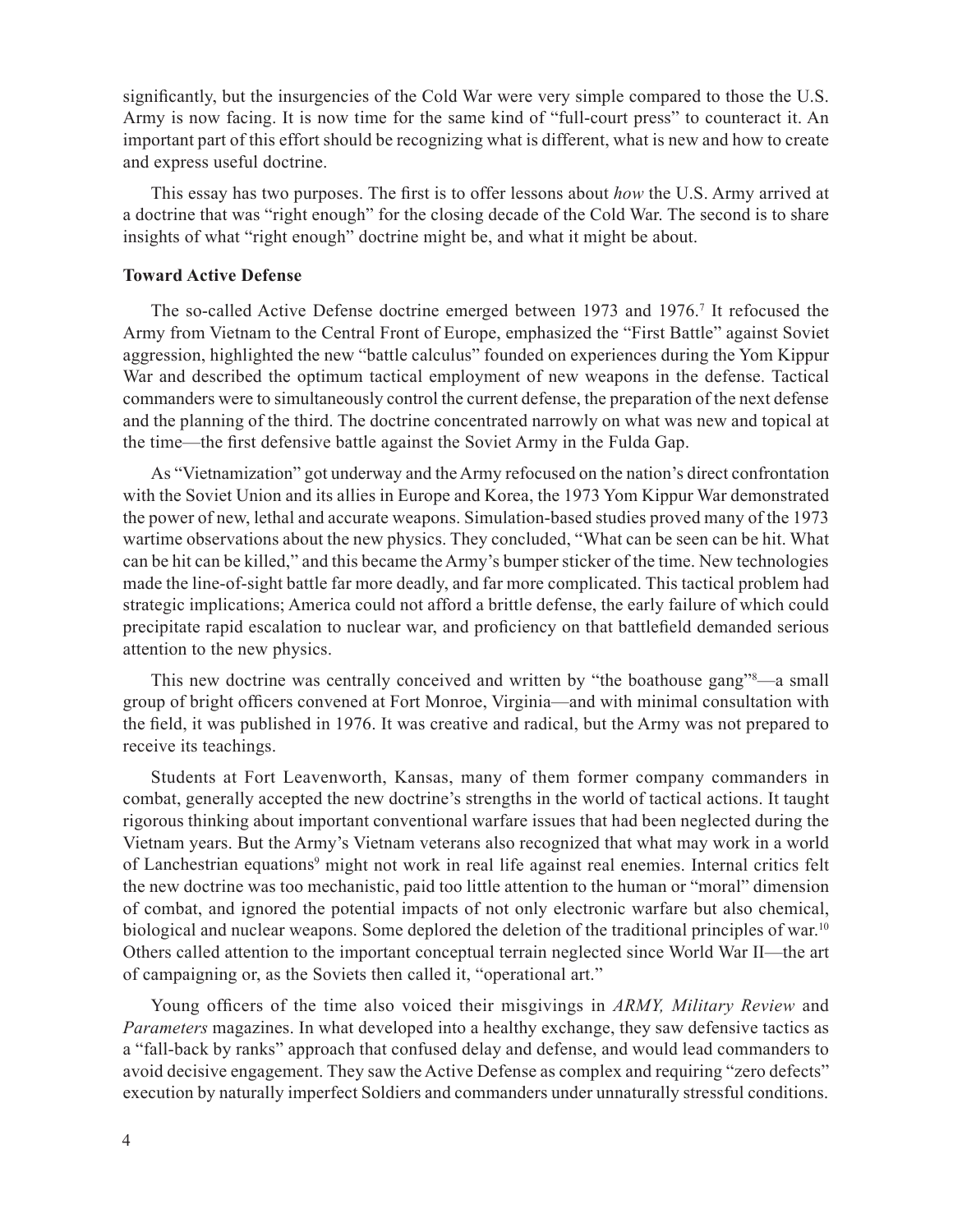They saw it as reactive, surrendering the initiative and resulting in a risky method of defense. The writers also took the Army to task for training exercises that were stylistic and unimaginative applications of "doctrinally approved" methods. Of these, Wayne Downing and Barry R. McCaffrey later became prominent general officers, and Richard H. Sinnreich became a director of the School of Military Studies and a division chief of staff; he continues to offer wise comment in print.

Between 1976 and 1980, outside critics such as William S. Lind, Edward N. Luttwak, Steven L. Canby, Paul Bracken, John Boyd, Jeffrey Record and others took the Army to task for a number of sins. They argued the Army placed too much value on lethal technology and too little on maneuver and cunning, preferring "attrition warfare" consisting of direct, stereotyped frontal engagements oriented against enemy strength and tailored to whittle the enemy down to size by destroying his fighting men and machines. They saw Army officers as hidebound bureaucrats cultivating managerial skills over leadership, being wedded to archaic methods, ignoring the study of military history and theory and favoring safer technology over innovative military art. They said the Army compensated for lack of imagination with sophisticated materiel and a tendency to treat military challenges as if they were simple engineering problems.

The best and handiest treatment of the issues of that time is a 1981 collection of essays in *The Defense Reform Debate: Issues and Analysis*, edited by Asa A. Clark, Peter W. Chiarelli, Jeffrey S. McKitrick and James W. Reed of the U.S. Military Academy Department of Social Sciences. It includes an essay I wrote, as the Army's institutional spokesman in the debate. It rejects the false dichotomies of the most extreme "reformers" and summarizes the key concepts that would form the basis of the AirLand Battle doctrine. (Because this essay was written as we were writing the first version of AirLand Battle doctrine, it reflects how we had reframed the problem early in the process.)

In truth, General William DePuy's leading these early intellectual efforts and overseeing the production of the 1976 version of FM 100-5 are given far too little credit today. While it is true that the 1976 revision stirred debate and controversy, it also got the Army's attention and shifted its focus to concrete new developments. The physics of the battlefield were as much misunderstood during the early 1970s as counterinsurgency warfare was in the immediate wake of the events of 11 September 2001. The Army *did* require a doctrinal wake-up call, and the Active Defense doctrine was the first—and crucial—step of what turned out to be a three-step reform. The genius of DePuy was to recognize that if the Army failed to get the tactics of the "First Battle" right, then all else was secondary. As a result, the officer corps became intimately aware of tactical details it had ignored for many years. The 1976 version also provoked rigorous thinking about those details and other matters not yet addressed by it.

In the end, DePuy's manual prompted the next revision. With a firm foundation in the new physics, the profession could turn to other new complexities, such as how to maintain unit cohesion and unity of purpose on a very stressful and messy battlefield, and how to prolong the strategic defense, and even win, in the shadow of nuclear release.

#### **Reframing the Problem . . . Again**

In late 1979, Army Chief of Staff General Edward C. Meyer directed the U.S. Army Training and Doctrine Command (TRADOC) commander to develop a revised version of FM 100-5. Meyer, a youthful and energetic reformer, had been the Deputy Chief of Staff for Operations prior to his selection over many more senior officers to be the Chief of Staff, and he was sensitive to the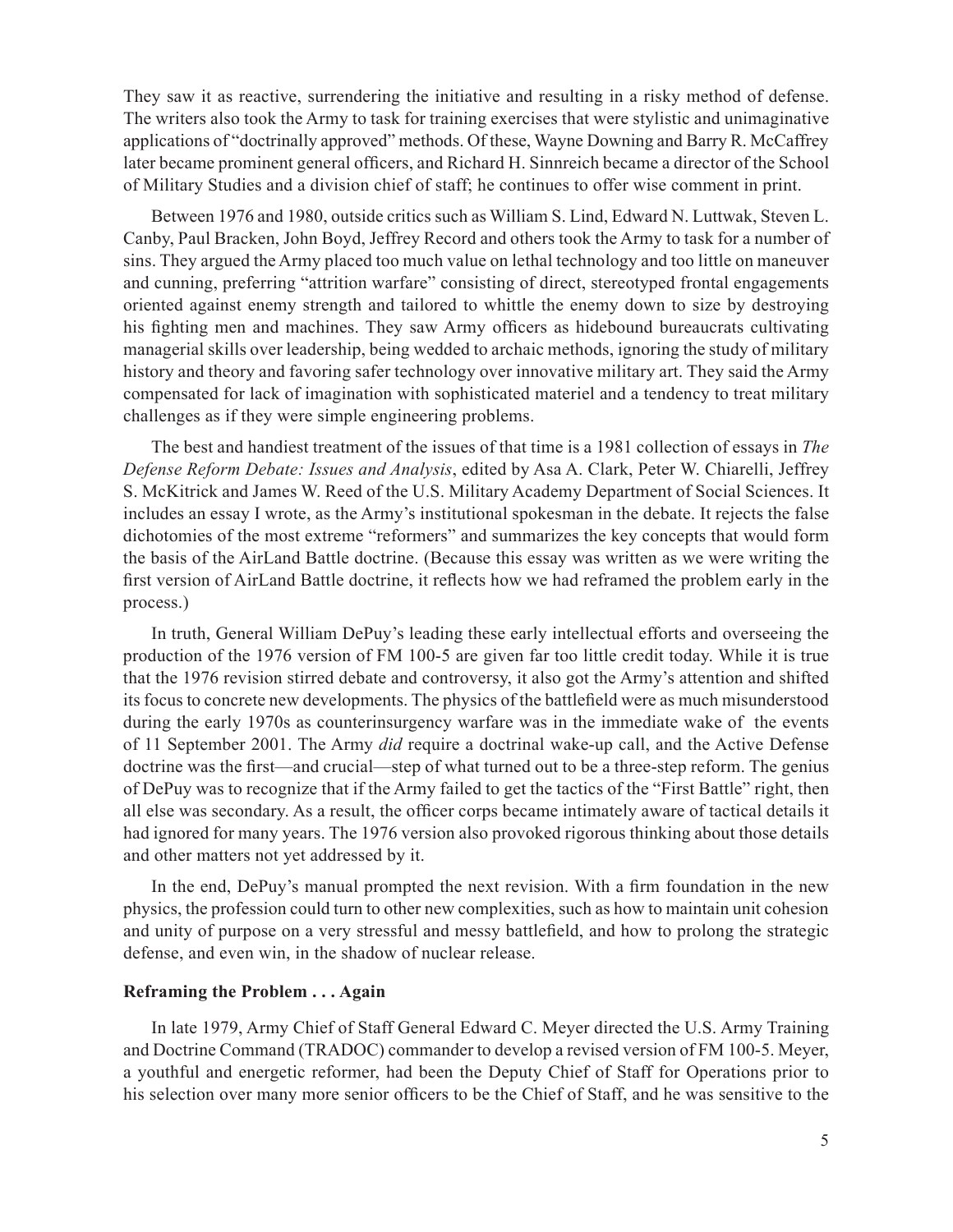unrest within the Army and the criticism from the outside. The memorandum directing the revision raised many of the concerns previously stated. This action, the first of several reforms launched by Meyer, initiated the second stage of the post-Vietnam transformation, but it took until 1982 to write it and get it to the field.

The thinking of several senior officers deeply influenced the substance of the next revision. General Donn Starry had been deeply involved in the 1976 version of the doctrine with DePuy, and thereafter had commanded the U.S. V Corps in the Fulda Gap in Germany. These experiences led him not only to think about the crucial technical and tactical aspects of the defense of Western Europe but also to consider what our German allies and the Soviets were referring to as the "Operational Level of War." He also thought deeply about the full implications of the style and substance of Soviet doctrine.

General Robert Shoemaker, while commander of III Corps and later of Forces Command, was simultaneously wondering out loud about the implications of what he called the "dirty battlefield." He was referring to the very complicated impacts of electronic warfare on command and control and the messy consequences of chemical, biological and nuclear weapons on maneuvering brigades, divisions and corps. At the same time, Lieutenant General (later General) Richard Cavazos, an officer who had read voraciously about World War II combat on the Russian front, was teaching his subordinates at III Corps (as he had previously at the 9th Infantry Division) to think deeply about the "moral," or human, dimension of the kind of warfare they would encounter. From his experience as a company-grade officer in the Korean War and as a battalion commander in some bitter fighting in Vietnam, he drew numerous lessons about the physical dimensions of defense but emphasized the even greater importance of human psychology and sound leadership in tough fighting. Lieutenant General William R. Richardson, the U.S. Army Command and General Staff College (CGSC) commandant from late 1979 to 1982 and an officer with a very disciplined intellect, shared and understood these views as well.

When General Starry became the new TRADOC commander, he made some immediate changes in the way the revision would be done. Like his predecessor, General DePuy, he would stay personally involved, but he would place the actual responsibility on the CGSC faculty, and specifically in the Department of Tactics. During the Active Defense revision, the CGSC, then led by Lieutenant General John Cushman, offered a revised version of the 1968 manual. DePuy thought the manual had carried forward outdated thinking that did not reflect the new realities of warfare. While the "boathouse gang" approach had facilitated the change in direction he wanted, it alienated the CGSC faculty. When the new doctrine was presented to the CGSC class of 1976, of which I was a member, the faculty was struggling with the new concepts themselves.

The two officers who would become the actual authors—then-Major(P) Leonard D. "Don" Holder<sup>11</sup> and I—were hand-picked by the commandant, Lieutenant General Richardson, and brought to Fort Leavenworth. I can only guess why we were selected, but it was the beginning of both a humbling and mind-expanding experience. Neither of us volunteered; senior officers who knew us made recommendations to Richardson for several reasons. In retrospect, the job required officers who were self-confident professionals and open-minded critical thinkers with an imagination, a standard I strove for and Holder achieved easily. We had strong combat records, were proven writers, had advanced degrees from Ivy League schools and had served on the West Point faculty in the Departments of History and Social Sciences. We both had just come from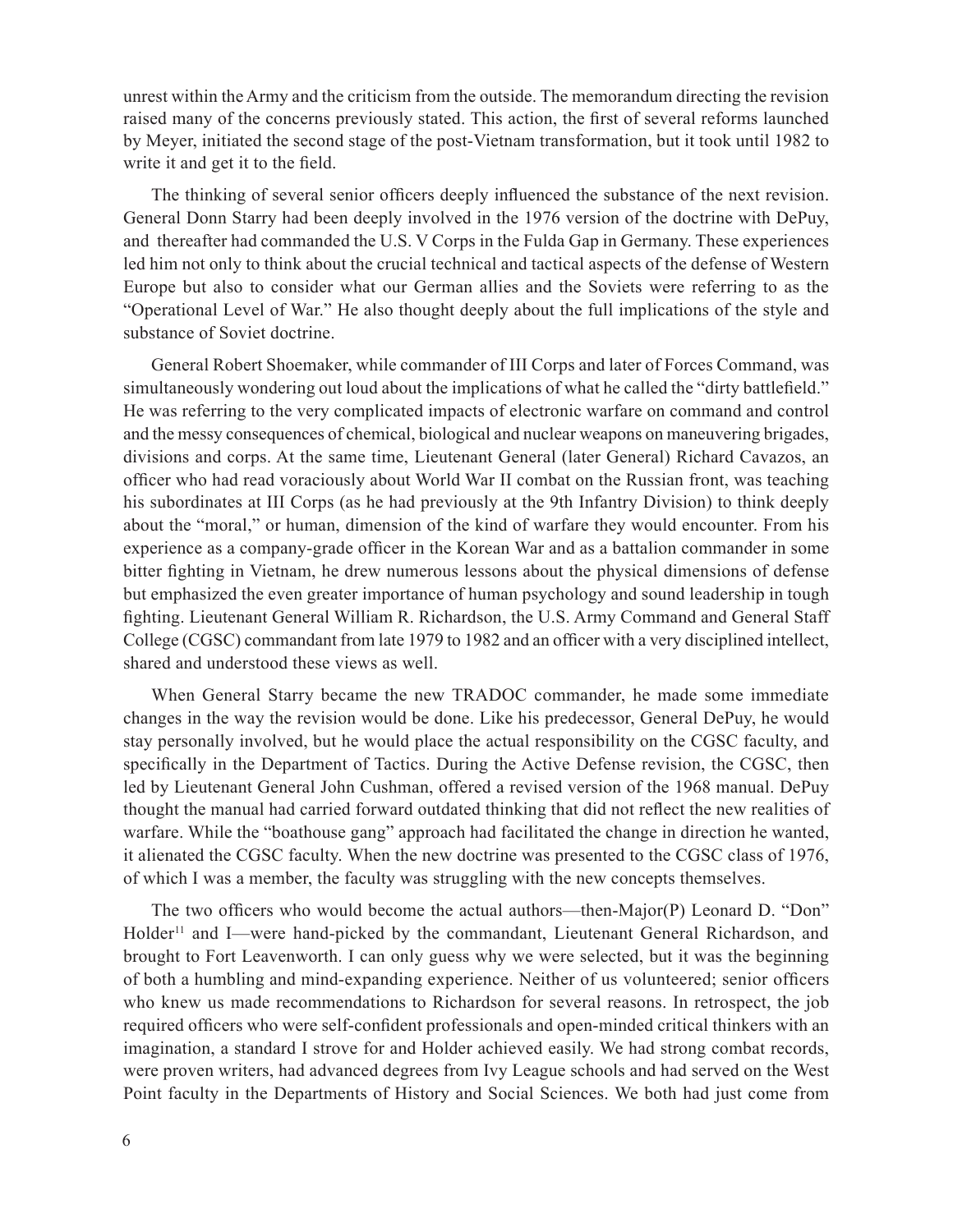three and four years with troops, and there were probably some details in our backgrounds that mattered, if not in our selection, then in the mental orientation we brought to the task.12 Most important, we had both spent much time thinking about the problem that then suddenly became our task to help solve.

Starry and Richardson were wise to guide our preparatory reading and study. In retrospect, raising my perspective from that of a recent battalion commander and division deputy G-3 (operations officer) to that required of the principal scribe for the revision before we commenced serious writing was imperative. This preparatory study included the best examples of previous U.S., German and Soviet doctrine, as well as writings on military theory and history, e.g., the 1940 U.S. Army FM 100-5, the recent revision of the German FM 100/100 *Truppen Führung* (Leadership of Troops), translations of Soviet General Reznichenko's *Taktika* (Tactics)13 and Soviet Colonel Siderenko's *The Offensive*, 14 as well as the current literature of internal and external critics, and the writings they often referenced. One of the books that was most helpful in raising my perspective from the tactical to the operational level was Russell Weigley's *Eisenhower's Lieutenants*, which provided a broad perspective on what campaigning is.15 To learn how high-level commanders thought, I read the personal accounts of noted "operational artists" such as George S. Patton, Eric von Manstein and Sir William Slim.

The crucial breakthrough for our preparation was when we began to grasp the real problem allied forces faced against the Soviet threat in Europe. Reading the Soviet authors helped, as did the histories of the battles and campaigns from which Soviet authors drew their inspiration (e.g., the Battle of Kursk and the Manchurian Campaign). We gradually realized that thinking primarily in terms of winning successive line-of-sight engagements, as the 1976 doctrine emphasized, was a sure path to failure for reasons more profound than the several the critics had outlined. U.S. forces would have to be flexible and robust enough to endure certain penetration and comprehensive and systemic disruption by a combination of specialized mechanized formations designed to penetrate on narrow fronts and large numbers of unconventional, highly trained special forces infiltrating to great depths. Dealing with this challenge comprised what later came to be known as the "rear battle."

The problem of the "close battle" was recognized by the 1976 doctrine, but the remedy of engaging the enemy at arm's length and from successive defensive positions was too predictable and psychologically disabling, and it would require the infusion of preplanned counterattacks at various levels, the acceptance of open flanks and much greater nonlinearity across the forward edge of the battle area. The greater challenge, however, was to coordinate the close *and* rear battles with a systematic attack of the Soviet formations in depth. This was intended to attack not only their ability to mass and generate overwhelming artillery and rocket fires, but also their ability to regulate the flow of successive echelons into gaps found or created by penetrating and close battle forces before defending forces could react laterally. The reach of Army weapons was insufficient for this, and the Air Force, under a joint and combined command, would have to carry out what would become known as the "deep fight." However, there was no such doctrine in place.

Finally, if these were not challenges enough, allied forces would have to fight in the shadow of nuclear release. What this meant was that whatever doctrine was developed, it would have to work both in the period before selective release of nuclear weapons by either side and during all the subsequent stages until conflict resolution. We had seen a study of what might happen to an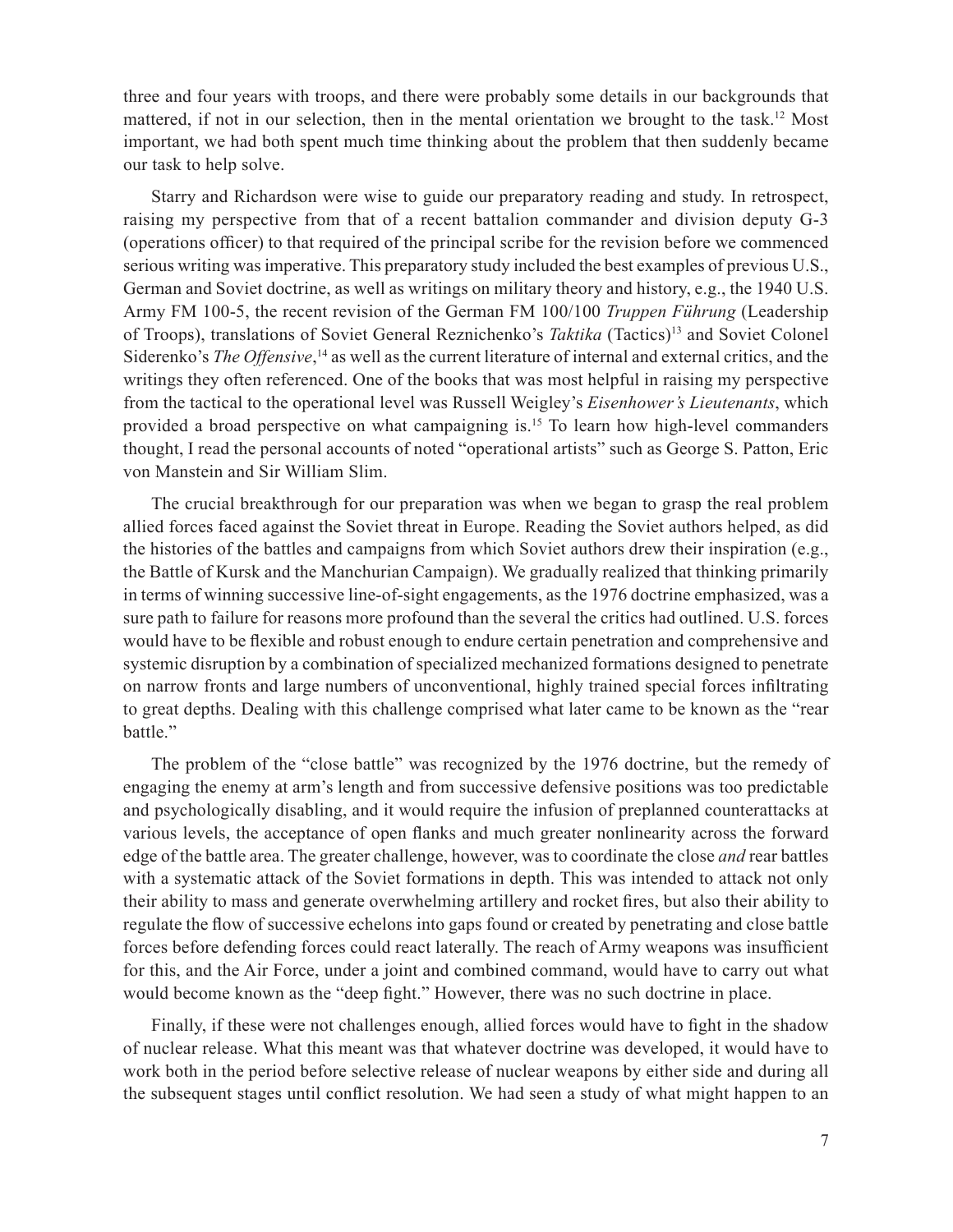Active Defense model in simulations during selective release of even small and widely scattered nuclear weapons, but it proved to be far too brittle, and the predictable pattern of successive rearward movement invited disruption. Whatever doctrine was developed needed to address this combination of challenges *simultaneously*.

Dealing with this combination of challenges led to a number of doctrinal innovations. The logic for the "Close, Deep and Rear" organizing framework prompted leaders at all levels to frame solutions to address these challenges simultaneously. The Army's adoption of the "mission orders" command philosophy in the face of a very centralized command and control culture was not just a new paradigm, it was essential to survival and robust performance in this environment. The doctrine also addressed important issues in the psychological/leadership dimension, raising the level of focus to division-level tactical maneuver, and leading to a more systemic approach to thinking about combined-arms operations and the integration of other service support. Finally, this manual broke with Army doctrinal tradition not only by differentiating between the tactical and strategic perspectives but by adding a third between them—the perspective of major operations and campaigns. This was called the "operational level of war."

Little consensus had developed within the Army leadership on just what differentiated the operational level of war from those below and above it, and it was wise not to impose immature ideas too soon. In 1981 there were those who saw the operational level of war simply as longrange firepower employed intelligently to reduce the size and coherence of second-echelon Warsaw Pact forces. Holder and I now saw it as much more than that. We felt the doctrine also needed to address operational-level maneuver, which the Army had virtually abandoned thinking about after the atom bombs exploded at Hiroshima and Nagasaki. (In Europe and Korea, field exercise scenarios rarely ventured beyond selective release, thus there was no need to maneuver large formations in training. The brief experience of the Inchon maneuver in the Korean War was treated more as an aberration and a return to World War II thinking and conditions than as an enduring characteristic of modern war.) We felt that the doctrine needed to assume the possibility that both sides might delay nuclear release long enough for large-scale maneuver to play a role before conflict termination, and that the doctrine needed to address how to do it. However, we saw that the introduction needed to be accomplished in two stages. Not only was there a competition over what operational art comprised, but the institution needed more time to explore how to think and talk about operational art. The 1982 manual spoke of tactics as engagements and battles, of major operations and campaigns comprising the operational level of war, and it addressed how the latter were executed using long-range fires in depth, delivered by missiles and aircraft complemented by large-scale maneuver.

It was clear to Holder and me from the beginning, in July 1980, that the 1976 text could not be used as a foundation. The work required a complete rewrite and reorganization. We took the initiative in suggesting approaches, vetted these within an informal network among the faculty and then sought approval of the leadership above us. (Upward communications were facilitated because, as lead author, I did not need to gain approval sequentially up the chain to General Starry. The leaders in the chain would periodically get together and hear from the authors at the same time, saving the time required to accommodate each leader up the chain in turn. These were also very rich discussions of substance.)

Once the writing commenced, Starry and Richardson read and commented on every draft chapter as it was completed (starting with the early rough ones), as though they were part of the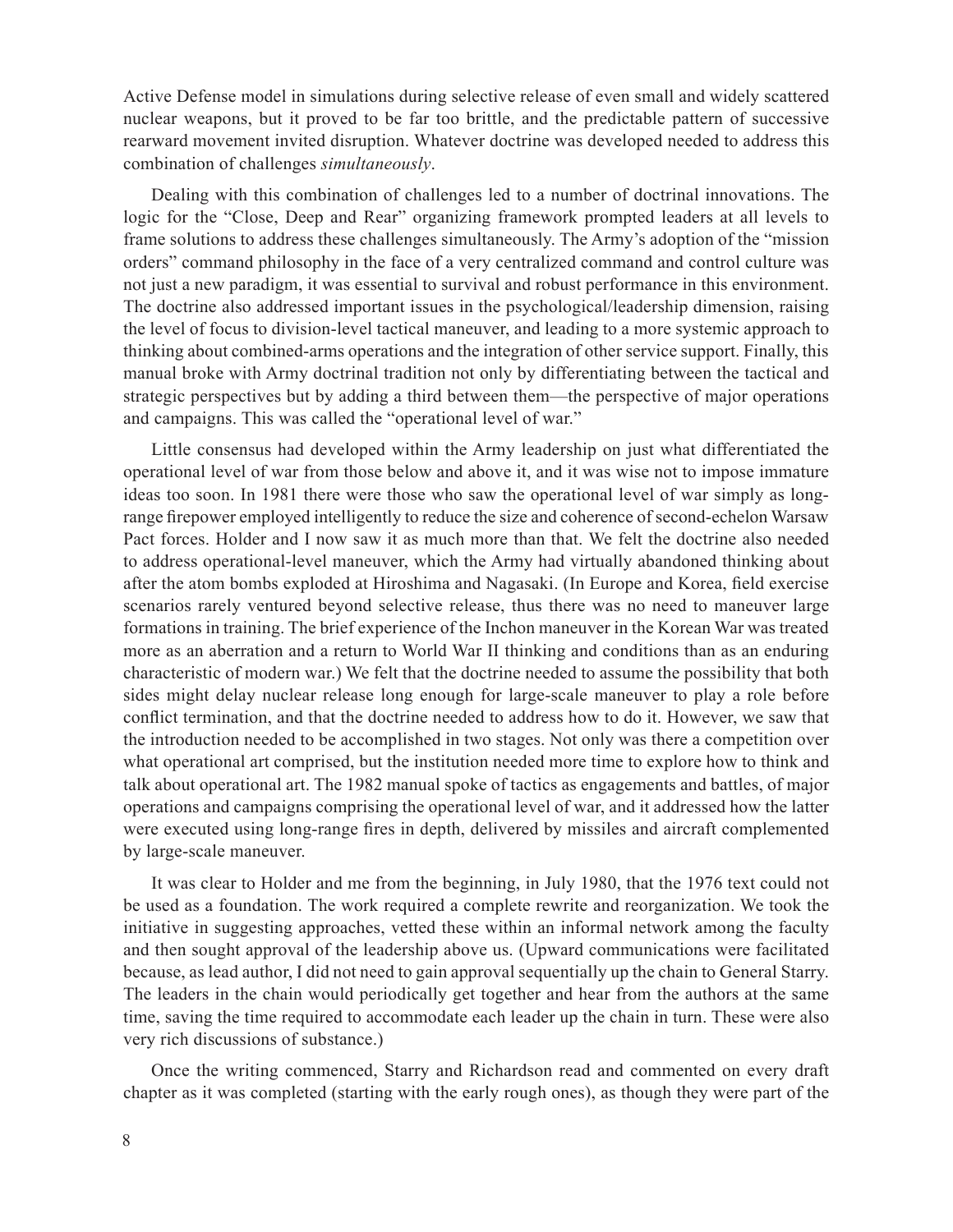writing team. With every rewrite they allowed us broad discretion to harmonize their inputs with those of others. In fact, the intellectual discourse among the authors, the generals, the faculty and others was open and direct, on the merit of ideas rather than rank. This process involved several cycles of writing, discourse and rewriting. Starry and Richardson must have read every chapter four times between autumn 1980 and late summer 1981.

The revision was widely circulated in several drafts before it was published in 1982. College faculty was included in the important doctrinal discourse, both informally and formally. The teachers of tactics at Leavenworth were particularly involved in the rearticulation of the nine principles of war, the evolution of which became "imperatives" or broad precepts for contemporary warfare, and the principles of offense and defense. The principal outside critics, William Lind, John Boyd and Edward Luttwak, were invited to comment on drafts and held private discussions with the authors.

It is at this point that I learned that you cannot begin a doctrinal revision with a general direction-setting vision statement or operating concept. You have to attend to the logic of the details first—*what* has to be done and *why*. It has to emerge from a struggle with the logic of the particulars, and it emerges from the process of writing about the subjects the doctrine needs to address, as in any creative process. At the point when we were satisfied that the major body of the work was nearly complete, Starry and Richardson contracted several respected retired general officers to take a week out of their lives to read the work, stand back and identify the major themes running through it, and propose revisions. (This is not the same as asking people to read and comment in their spare time, which many will do; you really need focus and undivided attention to get the product you need.) We authors had been so immersed in the details that we could not see the themes running through the work, but when we heard and read the synthesis of this group, we recognized the themes as well. Their input provided the basis for a new second chapter containing the tenets of AirLand Battle—their recommendation was Initiative, Depth, Violence and Integration. After consultation between the authors, Richardson and Starry, these became Initiative, Depth, Agility and Synchronization. It was only then that we were able to synthesize the whole and write the words of the essential operating concept.

The generals also arranged a review by a former high-ranking Warsaw Pact officer and war planner who had recently defected. I traveled to Washington and met clandestinely with this officer and his handlers for several days, going over the principal chapters for his reaction. He was favorably impressed; he thought the problem had been properly framed at the operational level. We discussed some finer points of Soviet doctrine that had been misunderstood, and he made several suggestions.

The resulting manual was very innovative and much more theoretical than its predecessor in very subtle ways. The title, *AirLand Battle*, was chosen to emphasize that neither defensive nor offensive maneuver was possible in contemporary warfare without a close integration of air and ground forces. (In fact, the notion of "landpower" is not addressed in either this or the later 1986 manual. It seemed an outdated idea at the levels that mattered. Why the term has resurfaced in doctrine must be questioned.) It urged commanders to look beyond the range of their weapons and picture the enemy in organizational wholes, within the context of higher commands and support, arrayed on the terrain and postured to perform missions.

To the foundational understanding of the physical dimension of modern war, this manual added the enduring complexities of the human dimension—the effects of fear, fatigue, fog, friction and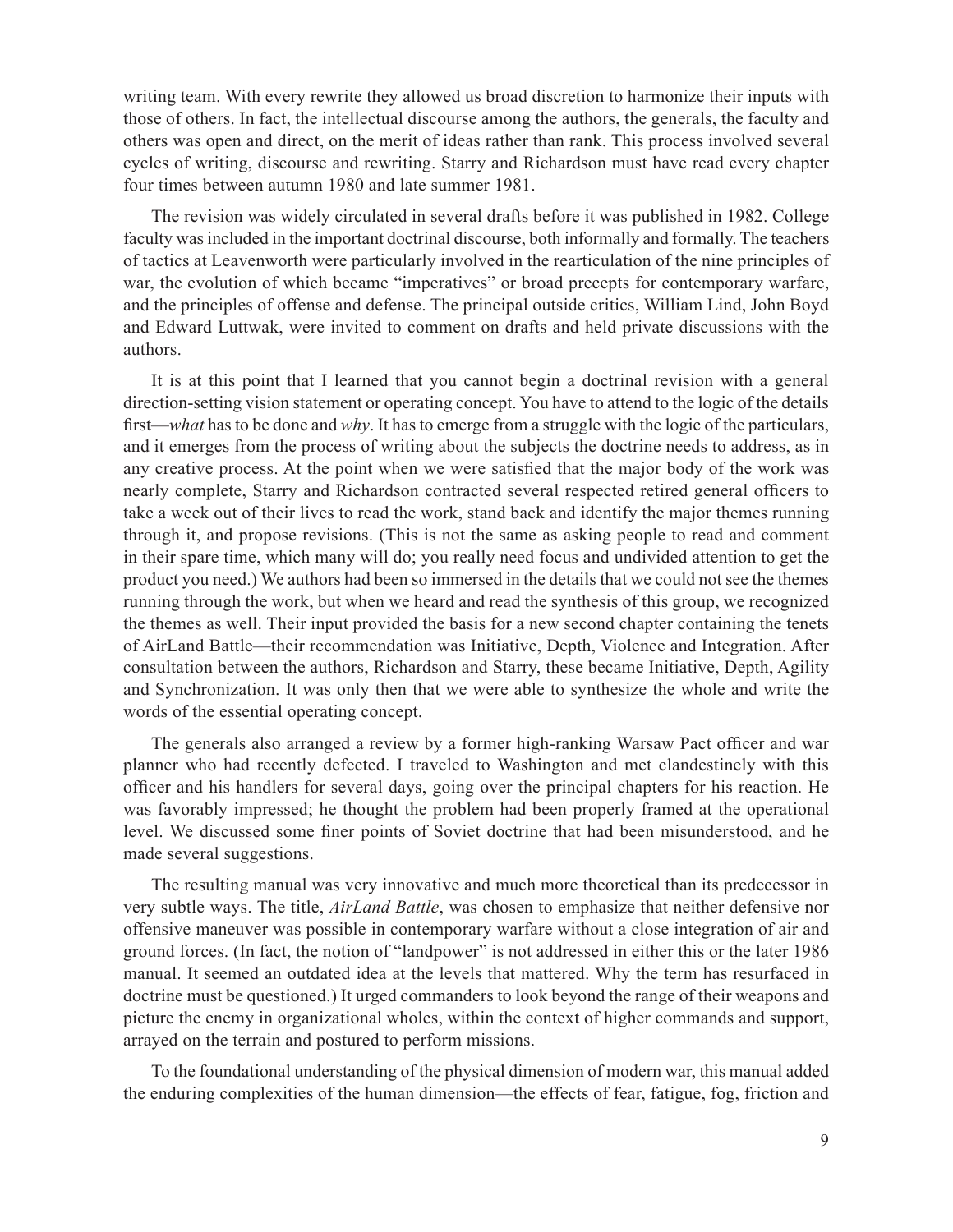leadership. It synthesized the tradition of decentralized command from the American mounted forces of World War II with the more developed theory of "Mission Orders Command" borrowed from German doctrine. The battlefield framework may have been a spatial one of close, deep and rear areas, but the conceptual emphasis was on the synergy of organizational functions taking place in those areas during performance of the mission, in a contest with an opposing force also performing such functions. The manual not only described offensive and defensive tactical methods but added short, clear discussions of the enduring theory and principles underlying the current method. (Longer, more educational discussions hit the "cutting room floor" as 50-page chapters were pared back to no more than 25 pages.)

The new field manual specifically addressed tactical methods in an environment where electronic, chemical and biological warfare would be normal, and in which use of nuclear weapons could be initiated by the enemy at any time. In one holistic embrace, this manual outlined the physical, moral and intellectual logic of modern engagements, battles, major operations and campaigns, but it raised the focus of the doctrine from fighting engagements and battles to the conduct of major operations and campaigns. It introduced some of the fundamental ideas of operational art—although we resisted expounding on a new topic before a consensus and clear enough understanding of it had emerged. This proved to be fortuitous, because it prevented operational art from becoming only the art of deep fires. Starry predicted that it would take a decade for the Army to absorb this more conceptual or theoretical substructure, and he was right.

Largely because of the openness of the process, field acceptance was positive, even though some mechanistic habits of thought cultivated by followers of the Active Defense died hard. However, it appeared that some aspects of the doctrine were misunderstood in the field. For instance, although a balanced treatment was intended, some interpreted the doctrine as a shift from defense to offense.

Consequently, those of us engaged in writing the manual anticipated the need for what became the 1986 revision even before the 1982 manual was published. By 1984 the new commandant, Lieutenant General Carl Vuono, and General Richardson, now TRADOC commander, were persuaded to order a refinement of the 1982 version to clarify misunderstandings, and to build up the content on the operational level of war. They moved responsibility from the Department of Tactics to the new School of Advanced Military Studies (SAMS) which, coincidentally, I then led, and for which Holder returned as a "fellow" in lieu of attending the War College after completing cavalry squadron command. Holder became the lead author of the revision. Familiarity with the background of the content of the previous version was very helpful, as was the two-year break spent in the field. In addition, the process of creating and teaching a new "master's degree-level" course consisting of classical military theory, advanced tactics and operations, campaign studies, counterinsurgency theory and "preparing for war" to selected bright and motivated majors prepared the SAMS faculty to raise the intellectual content of the revision to the next level. Continuity was also extended through Richardson, and a new team perspective came from the new commandant, the deputy commandant (Major General Dave Palmer) and the new faculty members at SAMS and in the college (most notably my new deputy at SAMS, Colonel Richard H. Sinnreich).

This version took less time to complete, even though two drafts were circulated widely. The collegiality of content discussions between general officers and authors was maintained in the drafting process. Holder completed the first draft by May 1985, and became an armored division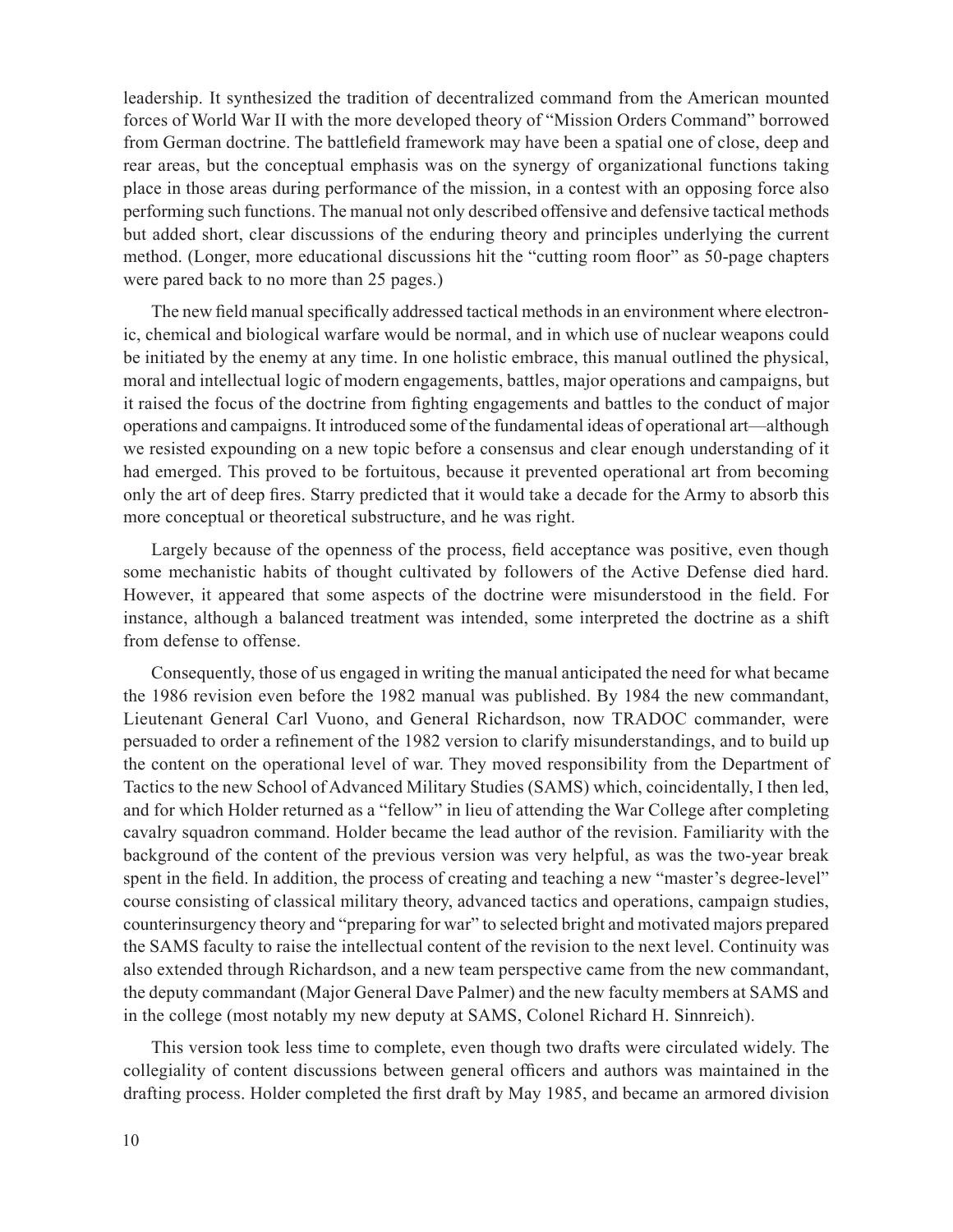G-3. At that point, I turned over the SAMS directorship to Sinnreich and focused completely on the second draft before assuming brigade command in November 1985. Sinnreich, who had worked closely with Holder and me for the previous year, polished the final draft, and the manual was published by mid-1986.

#### **The Context of These Reforms**

The decade after the Vietnam War was a rare period for the U.S. Army when the pursuit of ideas was as serious and intense as the pursuit of technological solutions. Four brilliant men in succession commanded the Training and Doctrine Command: Generals DePuy, Starry, Glenn K. Otis, and Richardson. They, and the Chiefs of Staff they served, shared a vision about Army doctrine, training and officer education. They also shared the commitment to make appropriate changes and revisions. As a result, they changed the culture of the Army very dramatically in several important ways.

The depth, breadth and substance of the doctrine, and the understanding of it, had reached levels never before attained. A comparison of the 1986 FM 100-5 text and the recently-updated Joint Publication 3.0, *Joint Operations*<sup>16</sup>—the joint doctrine for the operational level of war—would reveal a striking similarity; this underscored the acceptance of AirLand Battle in the joint world, as well as in the Army. The logic of AirLand Battle also became the logic not only of joint doctrine but also of the "Reagan Buildup." It impressed our adversaries and contributed in no small way to the end of the Cold War and the collapse of the Soviet Union.

Ground-breaking advances in training followed suit, several of which were significant cultural changes. The Combat Training Centers evolved, beginning with the National Training Center at Fort Irwin, California, and culminating with the Battle Command Training Program at Fort Leavenworth in the late 1980s. Even before the establishment of the Combat Training Centers, military training transitioned from emphasizing the process to analyzing outcomes, and training doctrine was based on criterion-referenced training principles. This approach helped focus the drive for excellence in technical and tactical performance under the new conditions. Whatever Soldiers and units needed to be able to do was soon delineated in terms of tasks, conditions and standards. Gone were the age-old and vague training evaluation check lists. Performance could now be rated on a "go" and "no go" basis, which was revolutionary. The Army also abandoned scripted command-post exercises designed to exercise communications and staff procedures. Instead, the Army adopted simulation-driven exercises. Now, suddenly, colonels and generals had to make decisions that mattered; the enemy now had a vote in mock battle outcomes; and scarce resources had to be combined effectively to avoid embarrassment. This interaction forced leaders to exercise their military artistry and tested their understanding of doctrine.

Before this decade, all unit-level tactical training involved "umpires" with adjudication rulebooks and subjective professional judgment. After this decade, trainers could simulate most of the physical phenomena of the line-of-sight battle, and many of the indirect-fire effects, even at home station. At the National Training Center it was possible to diagnose battalion-level battles to individual Soldier and platform detail. The rigor of training rose to all-time heights. Today we take facilitated after-action reviews (AARs) for granted. Before AARs as we now know them, training-event critiques focused on staff processes and avoided the sensitive issues of command decisions. Commanders have learned to participate in frank discussions of what happened and why. In fact, mission failures became an opportunity to learn. Altogether this was a significant change in the Army's culture.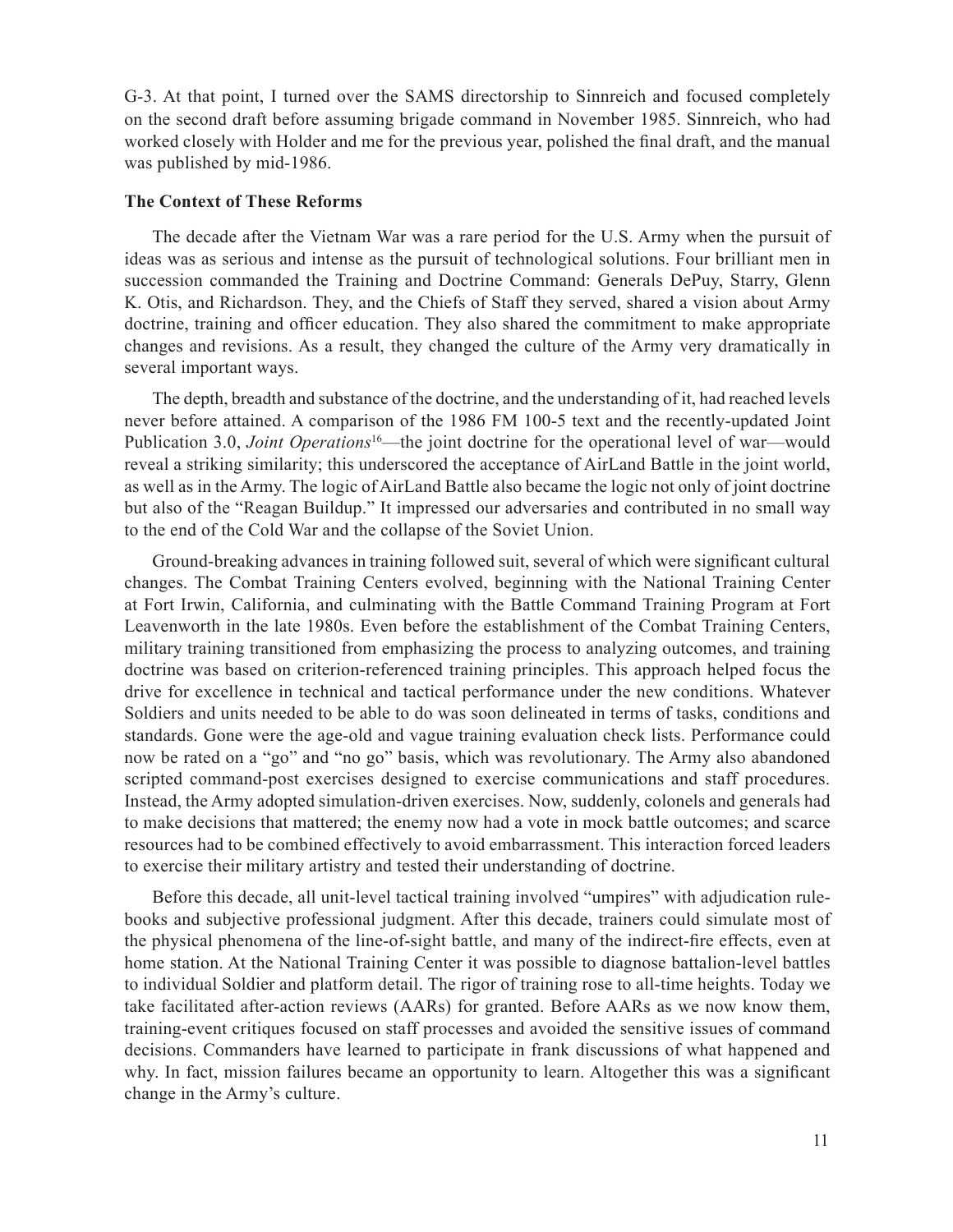In the 1980s the Army also took other important steps to improve the understanding and practice of military art and science. The Combat Studies Institute and the Center for Army History changed from emphasizing institutional history to the history of warfare and operations; the Center for Army Lessons Learned was established to quickly share good ideas from the field with the institution and back to the field; the predecessor of the Foreign Military Studies Office was established to examine the thinking of our adversaries and allies; the TRADOC Analysis Center (TRAC) was organized and began using more advanced and varied analytical methods; the Army established a relationship with the Arroyo Center, an agency of the Air Force-sponsored "think tank" the Rand Corporation; and the Army Research Institute became more heavily engaged in examining questions of human performance in combat and organizational design.

However, more important than all of these innovations together, the Army's attitude toward military education changed significantly during this time. Officer education advanced in breadth by having all officers attend a 12-week Combined Arms and Services Staff School (CAS3) and by instituting the study of the theory underlying Army doctrine at the School of Advanced Military Studies. Prior to this decade the majority of Army officers received no formal military education after their fourth or fifth year of service, and near-peer functional "experts" lectured from podiums to large student groups. As the years passed, more learning took place over coffee or beer as students shared experiences. Not only were all captains introduced to CAS3 by the end of that decade, they were also taught a uniform combined-arms doctrine in small groups by lieutenant colonels, often former battalion commanders with broad experience. The CGSC offered an optional master's degree in Military Art and Science, and SAMS produced up to 48 graduates a year with a rigorous master's degree in Tactics, Operational Art and Strategy.

Incidentally, the birth of SAMS in the summer of 1983 was directly related to my experiences as a scribe for Generals Starry and Richardson during the writing of the 1982 manual. I felt totally inadequate to the task set before me in the summer of 1980, and as I began collecting the Army's comments on the first circulation of the coordinating draft, I began to realize how difficult it was for many Army officers of the time to provide useful criticism of new ideas—although there were exceptions. Many wanted *what* to think—they were looking for formulas to apply—not *how* to think. The early SAMS was not a school for planners, as some now think of it; it was meant to fill a void. There was something missing in my early education, and in that of my many peers upon whom the Army was relying to evolve its doctrine and keep it useful. The Army needed to educate its officers not only in current doctrinal methods but also in its underlying logic, how to know whether doctrine needs revision and how to provide a useful critique of new ideas. The purpose that fueled my passion to see it into existence was to seed the Army with senior officers who would be *useful change agents*. (Later I saw many SAMS graduates rise to the senior ranks of the Army.) Even though we were then focused on the conventional face-off with the Warsaw Pact, this course covered the practice and theory of what is now called "irregular warfare" much more rigorously than the subject had been covered in CGSC throughout the Vietnam War. These graduates "infected" all the divisions and corps staffs of the Army with a deep understanding not only of what the doctrine was at the time but why it was so. In addition, professional reading lists proliferated, and division commanders led study sessions with subordinates that were both intellectually challenging and professionally developing experiences.

All in all, it was an exciting decade in every aspect of doctrine, training and leader development—but no more so than the past decade has been in adapting to the information age, a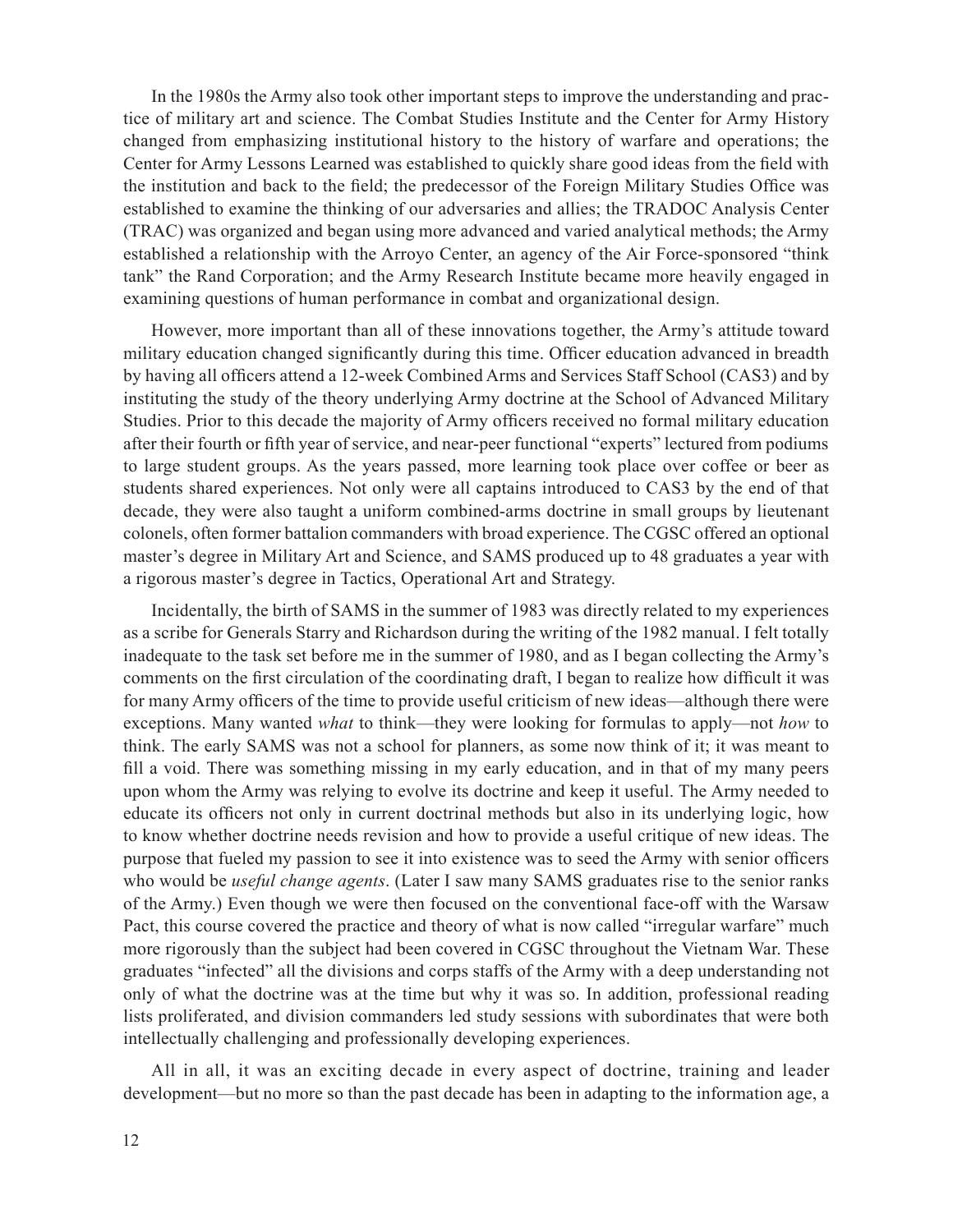variety of new missions, new organizations and innovations in leader development, all while the Army has been at war. The time for doctrinal innovation has only just begun—an initial draft of the new FM 3.0, *Full-Spectrum Operations,* was published in June 2006.

#### **Lessons for Today**

This story of the AirLand Battle doctrine, and having experienced it personally, suggests a number of lessons. I could not have written this essay in the 1980s, not only because of the press of time and the need to face the next professional challenge, but because then I did not have the perspective I enjoy now. The privilege of retirement is to be able to choose how you spend your time. That, and the various opportunities the Army has offered me over the past 13 years to remain involved in the evolution of its thinking, have combined to produce the thoughts below.

Sound and useful doctrine is anything but doctrinaire. At the core of any adaptable doctrine are a number of enduring ideas. Historically, armies that have evolved have successfully adapted doctrine, organization, weapons and equipment as the opponents, technology, conditions and strategic missions change. Of course, when these all change rapidly and simultaneously, the business of evolving useful doctrine is greatly complicated.

A doctrine is actually a sum total of the thought models that commanders in the field, their staffs and their subordinates share. Thought models are mental frameworks or ways of thinking to solve problems. In the military profession they address, for instance, how to combine arms or capabilities to gain concentrations of effort and synergy, or how successful defenses or offenses are composed. Such abstractions are the enduring foundation underlying successful methods, and they become the basis for the evolution of new ones. To produce useful and yet simple abstractions, we naturally reduce mental frameworks to bare essentials, stripping away irrelevant ideas, but the profession must remain vigilant because changes may elevate the importance of former irrelevancies to prominence. Experts learn thought models through experience and education and apply them intuitively. Sound doctrine records, propagates and renews those most useful.

Wise commanders respect their foes by recognizing that enemy leaders are also thinking and adapting. Nothing is more interactively complex than groups of human beings engaged in warfare. Any doctrine that is mostly concerned with managing internal processes and relationships rather than coming to grips with the military problem, the mission or the enemy will fail. Current doctrine must address how internal processes and organizational relationships serve the institution in future contests with uncooperative adversaries, within unforeseeably more complex environments filled with viscous matter and unpredictable frictions.

Doctrine for such contests cannot provide ready-made formulas. It must encourage commanders to leverage their own advantages and mitigate their own vulnerabilities; maximize the potential of their own and supporting capabilities; organize flexibly; and delegate decision authority to leaders most familiar and up to date with changes in the local situation.

Only a non-doctrinaire Army can produce a non-doctrinaire doctrine. Such an Army invests heavily in developing judgment and adaptability in its leaders and fosters a culture of adaptability. An adaptable culture is composed of cohesive "teams of teams" who share trust within a climate that encourages experimentation and accepts and rewards adaptable and creative individuals willing to risk failure and "speak truth to power." It is not enough to inscribe these ideas in manuals; these ideas have to be lived, and that is difficult.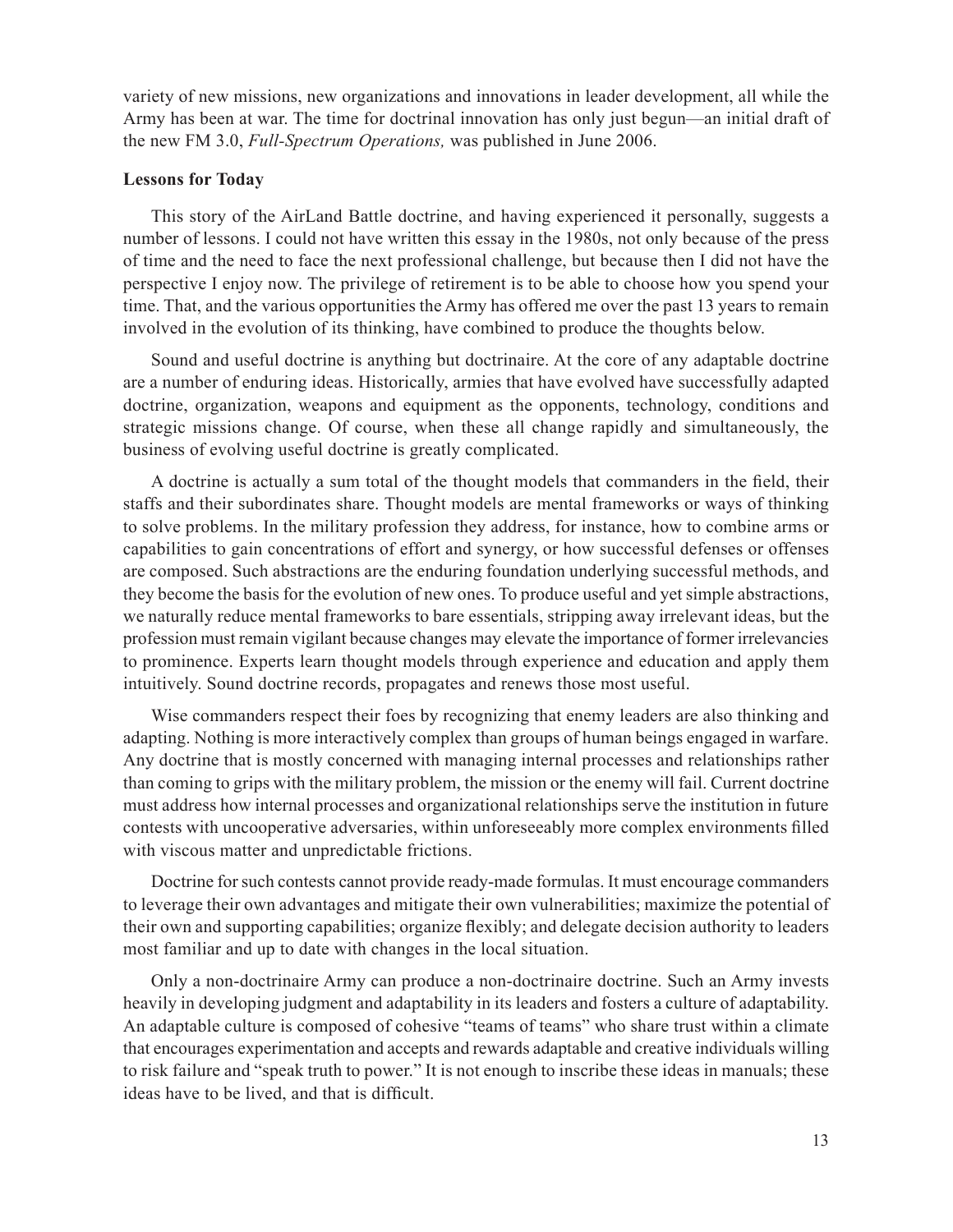Sound doctrine shares the virtues of a sound operations plan in many ways. For instance, doctrine can be excellent without being perfect, but it needs to be acceptable to the profession, outline the best wisdom available to guide current operations, explain it well and provide a basis for evolutionary change. Good enough doctrine sooner is better than perfect doctrine later. Doctrine refreshed frequently is better, and more readily absorbed, than doctrine that changes at long intervals. A controlled evolution, even if rapid, is easier to "get right" in the creation, and easier to digest in the field. This is increasingly important as the rate of change continues to accelerate.

Changes in doctrine, as in a plan, must explain clearly both what is new and what endures. Such balance results in a better understanding, especially when clear and concise language avoids broad generalizations and miscommunications. Doctrine, like an acceptable operations order, must be expressed in clear, unambiguous language. Broad generalizations are less useful than clear nuanced definitions. Definitions should be as "backward compatible" as good software. Avoid inventing new words, e.g., AirLand Battle, or stretching the meaning of words beyond the common dictionary meaning, e.g., synchronization. (AirLand Battle didn't need a name, and the last thing the authors intended was an allusion to a precise machine; "coordination," meaning "to bring into proper order or relation; to arrange, harmonize or adjust," would have been a better term than "synchronize.") Avoid redundancy, as words used too frequently become trite and fail to convey meaning. Sometimes new terms are introduced with a broad definition but then enter usage in a more narrow sense, thus losing their original meaning. Periodic doctrinal revisions need to address problematic language and taxonomy.

Just as in a plan, less is more. Every idea, theory, taxonomy, thought model, process, approach or method must be *useful* toward solving some relevant problem of the present or near-term future. Useful doctrine is regularly stripped of useless intellectual adornments, because minimizing the number of doctrinal publications reduces both the number of authoritative sources the profession needs to consult and the burden of keeping them up to date. There were fewer doctrinal manuals to update during the stable Cold War period than now exist in this turbulent time. In the interest of economy, the Army could have only one authoritative doctrinal reference on the essentials of ground force military art and science—it does not need a strategic, operational and tactical capstone manual—the advice of AirLand Battle doctrine was as applicable to task force commanders as it was to corps and field army commanders and staffs. It addressed the essential logic for every kind of operation relevant to the strategic missions of the day and every level of organization and left the details of method to manuals devoted to organizational echelons and functional areas. Manuals within any hierarchy tend to overlap coverage, and such overlaps are often direct lifts from an Army manual or joint publication higher in the hierarchy, or a "dumbed down" synopsis. Because there are more manuals, and because word processing facilitates copying, this is a greater problem, inviting confusion and adding to the revision burden.

Sound doctrine, like an operational plan, is in large part the manifestation of all accumulated wisdom projected onto current strategic problems articulated in current language. Just as in a flawed plan, superiority in numbers, effort or technology cannot overcome flawed basic concepts. While technology may radically transform military methods, the logic of military force acting on an adversary is rooted in human behavior and social dynamics. One major failing of the Active Defense doctrine was that it simply ignored the Army's doctrinal roots. The AirLand Battle revision built on the excellent 1940 version of FM 100-5 and its immediate successor after World War II, and brought their relevant wisdom forward. The 1986 FM 100-5 was also influenced by what was learned from all of our adversaries since 1940 (especially the Germans and the Soviets),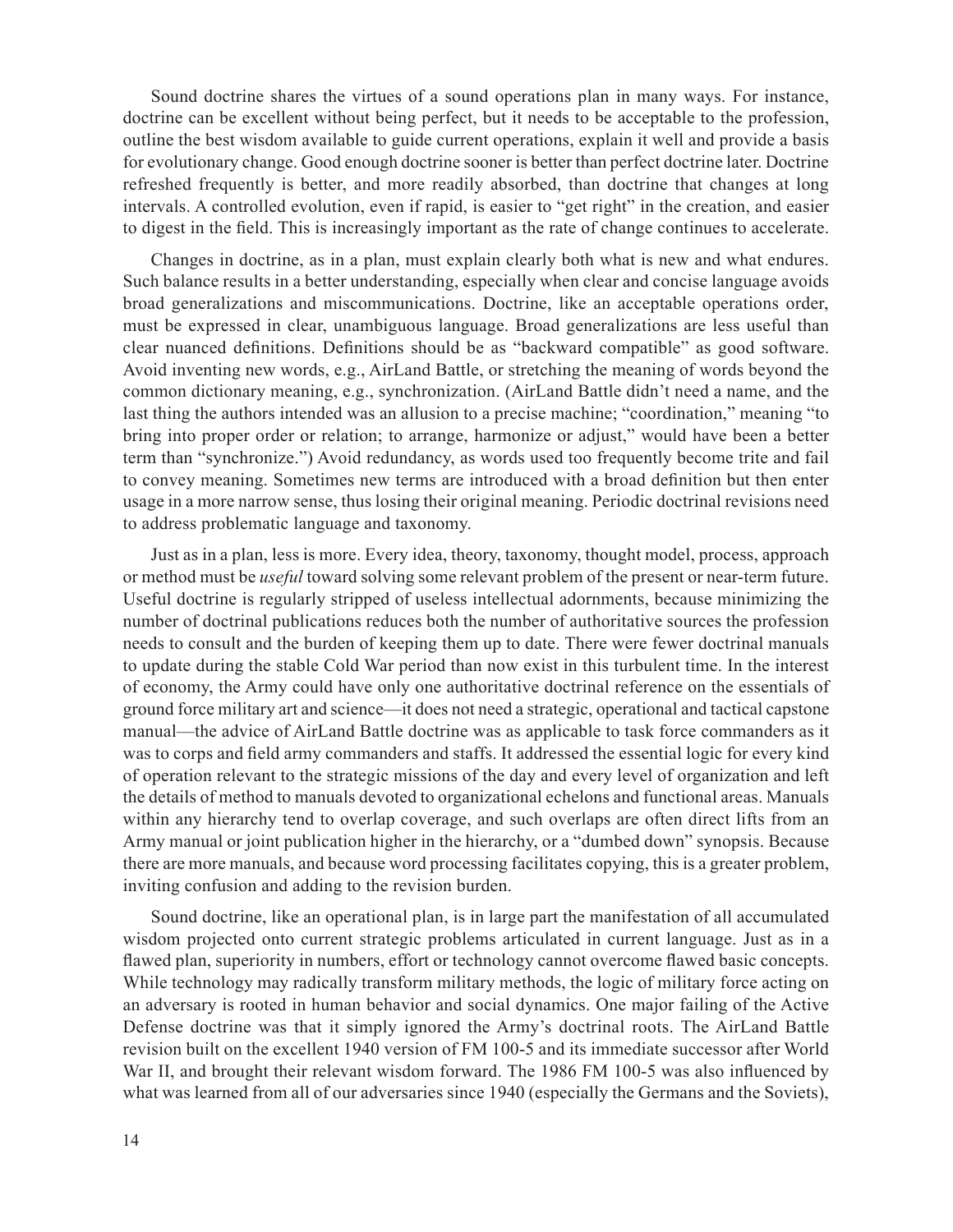and it was influenced by Sun Tzu, the most enduring theoretician, and Carl von Clausewitz, the most comprehensive. The language and early industrial-age analogies used by Clausewitz may be dated, but the meaning of "fog," friction," "chance" and "moral dimension of war" can easily be translated into modern, interactively complex systems and chaos theories. That is why roots need to be cultivated and brought forward using modern analogies and language. Similarly, while much of the AirLand Battle taxonomy and mental frameworks are outdated, many key ideas of AirLand Battle merely require recultivation.

Revising or updating doctrine, like military planning, is inherently also a creative process. Such processes are normally idiosyncratic and non-linear. The planning process provides a framework for organizing and controlling the work, establishing timelines, ensuring that certain perspectives are heeded and shaping the product, but it is not the process that creates a unique and useful plan. Genius finds and uses the line of least expectation and least resistance to the enemy's center of gravity by way of an unguarded vulnerability. Senior generals who are blessed with creative operational genius, and happen to like thinking about tactics and operational art, invariably produce creative plans, but this is not a necessity. Commanders who have a genius for finding and harnessing the genius of others also produce creative plans. Creative genius is rarely the product of a committee in which all members have an equal say, and military genius is not evenly distributed within the profession, nor does rank, education or experience necessarily correlate with it. It happened to be that Generals DePuy and Starry, and other top-level generals of the time, were sufficiently blessed with military genius, recruited, educated and harnessed the minds they respected, considered doctrinal reforms of paramount importance and were willing to immerse themselves in the work.

The generals took outside critics seriously because they realized how subtle and often imperceptible "groupthink" could be. They also realized that the recommendations of outsiders needed critical review. Mostly they valued the product of real introspection stimulated through open debate, imaginative proposals and critical reviews. General DePuy's "boathouse gang" was certainly creative, and produced useful innovations in how to think about the interplay of weapons technology and terrain in the tactical defense, their primary concern. But the genius of Generals Starry, Richardson and Vuono was in the selection and *education* of the authors, keeping the project within the boundaries of broad intent without being directive of wording and detail, while at the same time exercising patience, openness and inclusion. Anyone can write a manual, but not everyone can write a *useful* one.

How they selected the two authors and directed their educational reading has been described; they challenged this small team to be creative and more articulate than the words they themselves often suggested, and freed the authors, who understood their thinking and intent, to use their own judgment in how, or whether, to react to the input of others. There were no bureaucratic controls between the authors and the senior generals to ensure inclusion of any particular recommendations by anyone. This freedom prevented the community at large from making doctrine a committee product.

The generals also cast a wide net for ideas. The authors were encouraged to correspond with people within the Army who were known to be intuitive operators and creative thinkers. For instance, General Richardson put me in contact with then-Major General John R. Galvin, with whom I spent an entire morning at Fort Stewart, Georgia.<sup>17</sup> Some of our informal contacts were also captains, majors, lieutenant colonels and colonels throughout the Army. They encouraged the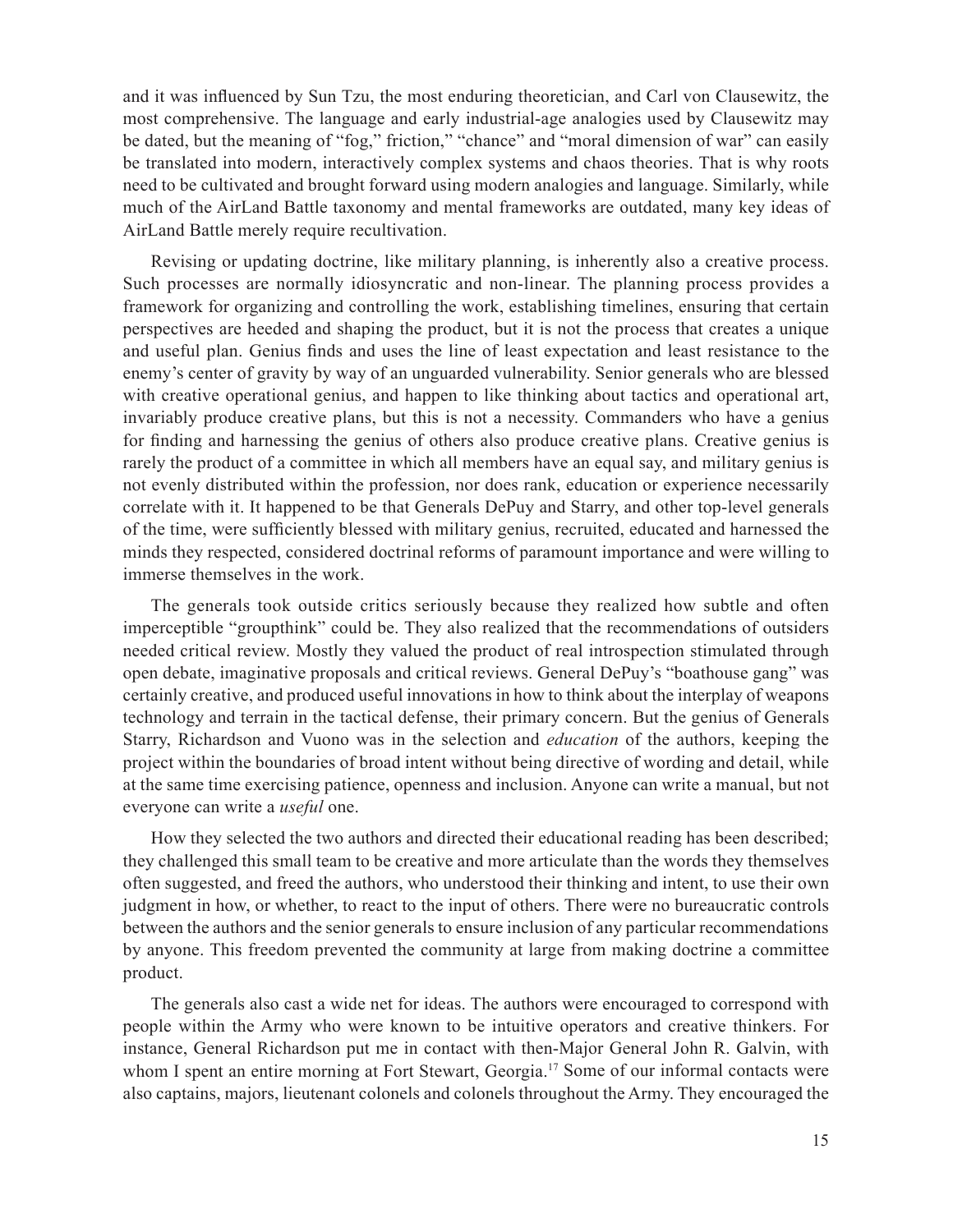authors to share their working drafts with several faculties of Army educational centers, especially those of CGSC and SAMS. Department heads encouraged and provided time for faculties and students to read drafts and share ideas.

In addition to this extraordinarily messy and informal process, the formal staffing of the 1982 and 1986 revisions was extensive in two drafts. This double staffing gathered outside ideas, refined the team's own innovations, boiled it down to what was useful and promoted acceptance. The genius of Starry, Richardson and Vuono is also evident by the limits they placed on the creative process. They avoided rushing ideas to print that needed further digestion, such as when they waited until the 1986 edition to fully flesh out what the Army really meant to say about operational art. Such creative conservatism prevents a headlong rush into intellectual dead-end canyons. Creative conservatism today might entail avoiding embracing several controversial new concepts promoted by the other services without further digestion of the need to adopt them. Finally, Army doctrine should be as much a shaper of evolving joint doctrine as a reflection of it. Twenty-first century warfare and other military operations will be mostly about how to achieve and maintain "power on the ground" for a broad range of ends. Soldiers and Marines should lead the services in thinking about this problem.

Like a plan of action, doctrine is based on assumptions and hypotheses about the impossible-toforetell future. The better the initial framing of a problem, the better the doctrine, but any doctrine necessarily has a limited lifespan. The lifespan of AirLand Battle doctrine extended through the first Gulf War in 1991. It remained applicable to the counter-aggression campaign against the Iraqi invasion of Kuwait as it was to the defense against communist aggression in Europe and Korea. However, some faulted AirLand Battle doctrine as early as the late 1980s for not addressing the many small operations even then in evidence, such as the invasion of Grenada, the insurgency in El Salvador, the Iranian hostage crisis, the Beirut bombing, several emergency noncombatant evacuations, the incipient stages of what is now termed "the Global War on Terrorism," or even the 1990 invasion and "regime change" in Panama, where U.S. forces first encountered the many specific and messy details that could be ignored by U.S. forces when the strategic aim is the restoration of territory and not "regime change."

As it turned out, the long delayed revision of AirLand Battle following these campaigns was influenced more by emerging technology and lessons learned during the "counter-aggression campaign" fought in a pristine, depopulated desert environment than by the "regime change" campaign fought among the people of Panama.

In retrospect, the key to getting the Cold War-era doctrine "right enough" at the end was to eventually frame the problem properly. Just as the first post-Vietnam doctrine revisions failed to frame the problem adequately, so have the post-Cold War revisions up to now. Unfortunately, the authors of the current draft offer no improvement. For instance, the opening chapter of the June 2006 draft of the new FM 3.0 employs what was a useful Cold War generalization to describe current challenges:

Conflict can take a wide range of forms over a spectrum that reflects the magnitude of violence involved. . . . It is a way of thinking about war by placing levels of violence on an ascending scale. . . . The spectrum of conflict ranges from stable peace to unstable peace, to insurgency, to general war.18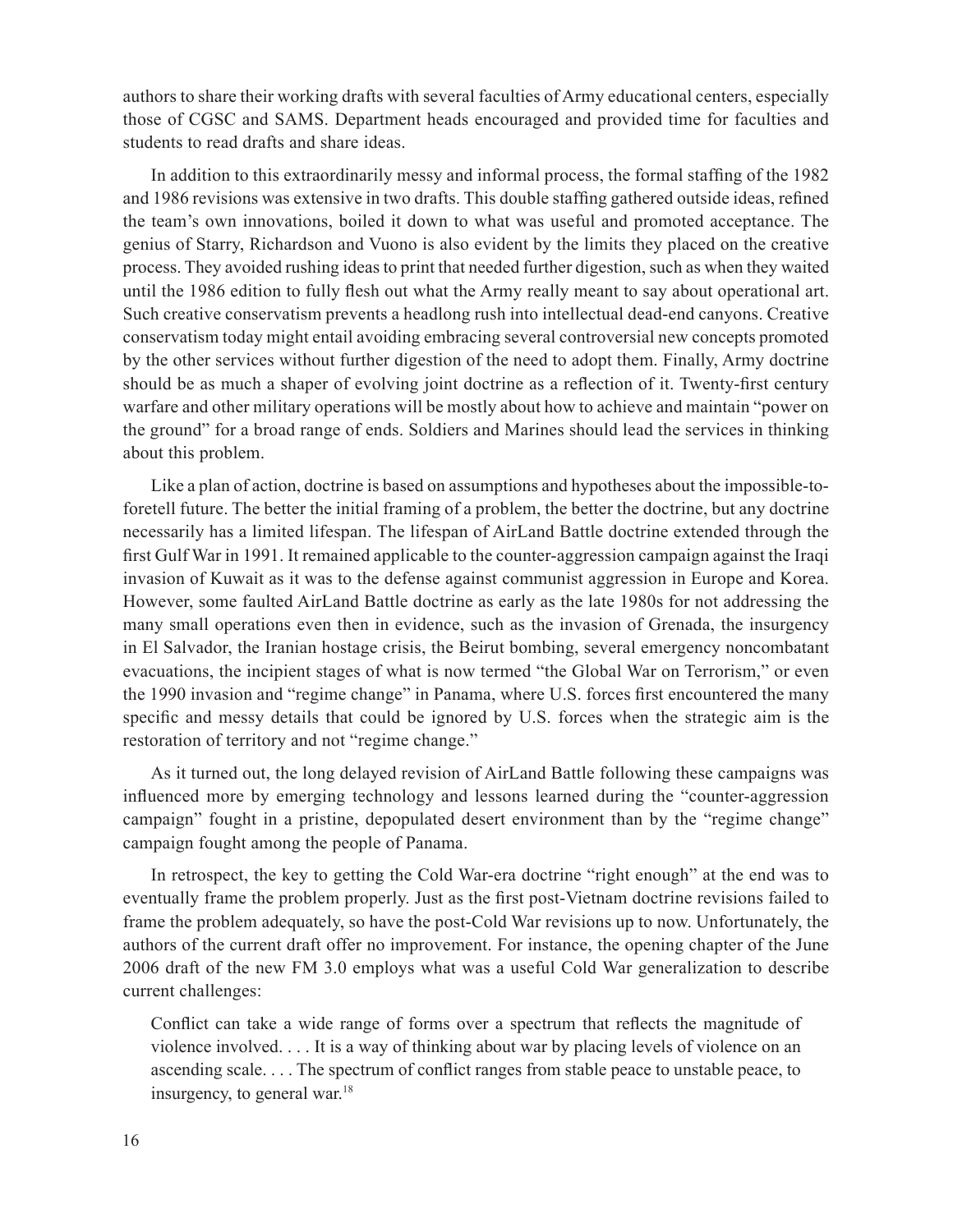And further on in the draft, the central discussion of how the Army will operate begins with the following paragraph:

Full-spectrum operations are the purposeful, simultaneous combination of offense, defense and stability and support. The goal of full-spectrum operations is to change the operational environment into one in which peaceful processes are dominant. However, the complex nature of the operational environment requires commanders to conduct operations across the entire spectrum of conflict. The Army provides flexible forces with balanced capabilities and capacities. These flexible and balanced forces remain able to conduct major operations while executing other day-to-day smaller-scale operations.<sup>19</sup>

To usefully describe the challenges the Army will face, and to evolve useful operating concepts, requires looking forward and reframing the problem yet again. The future is likely to pose a wide range of strategic problems that cannot be portrayed usefully on any linear spectrum. Given the variety of missions the Army has performed in the past decade, and looking forward to similar challenges ahead, it is difficult to picture what a "full-spectrum operation" might be. The authors of the initial draft are understandably reacting to recent events, but they are dangerously over-simplifying the problem, much as the Active Defense authors did. The problem of all Army operations is not only balancing offense, defense and stability operations; it will be much more complicated.

The logic of mission categories must make sense in grand strategic terms, as they did during the Cold War, and operating concepts must explain the logic of various mission types within such categories. Current doctrine authors should avoid categorizing missions by distinctions that contribute little utility, and bear in mind that the logic of operating concepts and campaign design is less about intensity and scale and more about other things. The most useful distinctions will address strategic aims and salient conditions. The purposes American military operations will serve, and the likely conditions under which forces will be committed, will differ greatly. In many cases U.S. forces must be prepared for *operational maneuver from strategic distances* under some very unfavorable and complex initial conditions, and in some cases operational maneuver can commence from forward deployed, established and familiar locations, as in a Korean contingency. War aims will differ between those who seek merely to restore pre-aggression conditions and those who seek to transform political regimes and the international system regionally, if not globally. Some wars will necessitate sudden reactions to the unexpected initiative of an adversary, and some will be at the time and place of our choosing. Some wars will pose escalatory risks and some not. Some of these may risk horizontal escalation to include regional neighbors or other global powers, and some may risk vertical escalation to weapons of mass destruction of varying kinds. FM 3.0, the book describing the fundamental logic for employing Army forces, should be clear about the relevant aspects of possible strategic missions and how to think *usefully* about them.

In conclusion, no doctrine survives "first contact" with a new strategic problem whole and intact. Every strategic problem will be unique. The strategic context, the ends of strategy, the "enemy," the physical conditions, social contexts and technologies will change constantly, and doctrinal methods are mere points of departure for adaptation. To be sound and useful, however, doctrine cannot be a vague discussion of hypothetical cases. It has to provide solutions for very real, specific and salient strategic problems. When the key elements of that set of problems change, the doctrine loses utility and can no longer provide sound precepts. Given the rate of change in the challenges the Army will face during this century, it will be impossible to maintain the currency of any method and process based doctrine. Meaningful abstractions that capture the considerations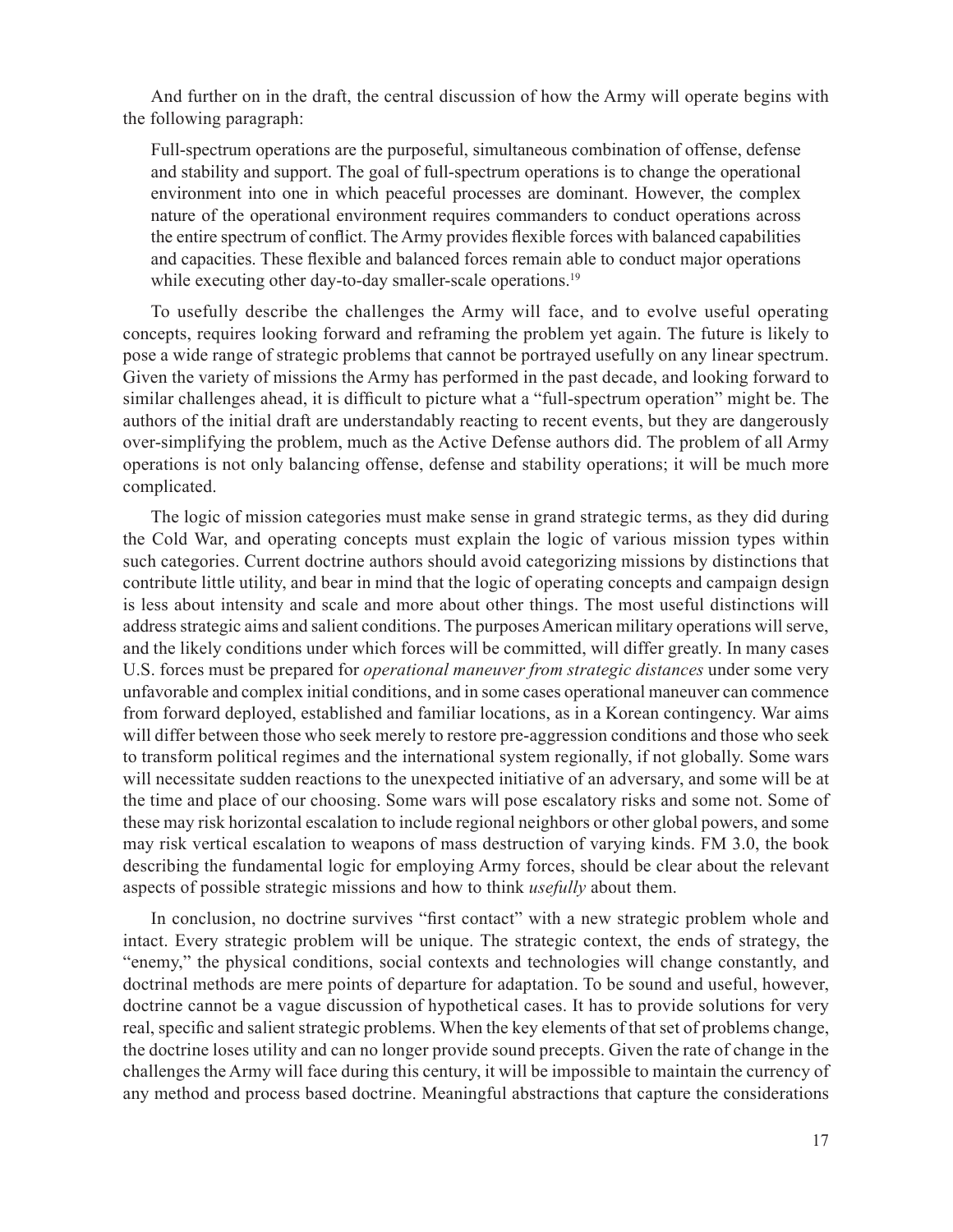most important today and in the near-term future will be most useful. A doctrine that is firmly rooted in a durable conceptual base of enduring logic and principles not only absorbs nuanced change more readily but also facilitates adoption of new methods and approaches.

#### **Then and Now**

Efforts by the U.S. Army to discern the requirements of a rapidly changing strategic and technological landscape, in fact, have been underway for more than a decade and a half. They began almost immediately after the Persian Gulf War with the Army's Louisiana Maneuvers<sup>20</sup> and continued throughout the 1990s with a series of Advanced Warfighting Experiments and "Army After Next" studies and wargames. The Army then extended these efforts through a more focused series of Army transformation studies and experiments, including major wargames such as the annual Vigilant Warrior series and field exercises at Fort Hood, Texas, Fort Lewis, Washington and the National Training Center. These did not foresee the specific nature and extent of the al Qaeda attacks on 11 September 2001, but they did anticipate the threat of combined terrorist networks and criminal syndicates based in the territory of rogue nations and shielded by conventional military forces.

The Vigilant Warrior series morphed into the Unified Quest series in Fiscal Year 2003. These Army and Joint Forces Command-sponsored exercises anticipated some of the complications of "regime change" in Iraq by pointing out the fundamental imprecisions of war, the deadly possibilities of adversaries who combine regular with irregular forces using modern technologies, the manpower cost of securing attacking forces and the challenges of stability operations in the wake of largescale offensives. The Task Force Modularity series of studies and wargames during 2003 and 2004 probed tactical, technological and organizational questions in depth. While this study examined a broad range of possibilities and cases, the Army's real experiences in the Balkans, Afghanistan and Iraq probed those cases in depth. In combination these, and a healthy dose of historical perspective, provide a sound basis for the Army to undertake meaningful revisions in its doctrine.

From a larger historical perspective, the Cold War era was a very unusual time. It was a long period of grand strategic consensus both within the United States and among its global security partners, those in NATO and those beyond NATO in the Pacific such as Japan, South Korea and Australia. A sensible way of thinking and talking about the military problems of that 20th century world had emerged, but that is not yet the case in the new century. Twentieth-century frames of reference will not suffice to explain 21st century warfare or military operations other than war, and what those should be is still up for debate.

Twenty-first century warfare will retain many of the qualities Thucydides described in his classic about the Greek Peloponnesian War because warfare has always been a social phenomenon with political aims, but in some important ways it will be different. Simple one- or two-dimensional illustrations and mechanical analogies may not convey much useful information. To usefully differentiate even the most salient strategic challenges facing the armed forces today and in the near future along a single dimensional spectrum might be simple, but it would be neither elegant nor useful. In fact, it will be as important to sort out what is different in each situation as it will be to recognize what is not. This will be very difficult to do because we will continue to use constructs and ways of thinking that were useful during this unusual period in our past, and we will tend to borrow concepts and constructs from outside the military and the service. Twenty-first century operations other than war will be just as difficult to categorize and talk about usefully.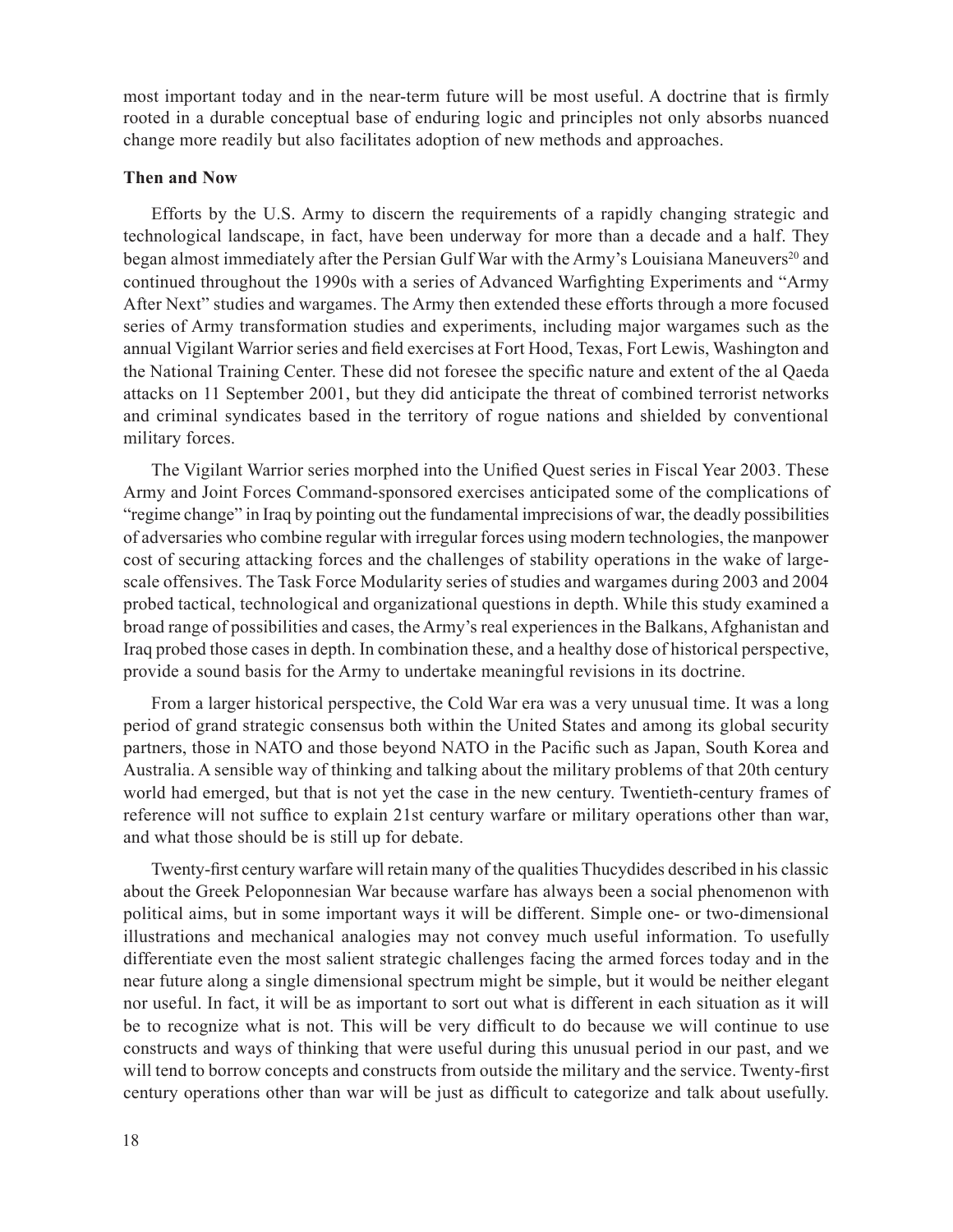The difficult challenge for the Army's doctrine writers will be to describe the relevant aspects of possible strategic missions, and the fundamental logic for employing Army forces successfully. It may be useful to begin by differentiating the past from the present.

The AirLand Battle Army planned deliberately and in detail for a known threat under familiar conditions; trained to perform missions that could be decomposed into specific tasks, conditions and standards; adapted doctrine, force structure and equipment through institutions responsible for adaptation over the longer term; and operated within boundaries established by fixed chains of command, fixed doctrine, fixed force structure, and within a stable and well understood grand strategic construct. Soldiers lived in a world of near certainty within these boundaries, but that Army was largely forward-deployed and stood ready to engage the enemy within 48 hours in many cases. The principal uncertainty was when and whether, rather than whom, they would fight. Those Soldiers stationed at home, whether active or reserve, stood by to react to standing plans for preconceived contingencies. Being able to do all of this represented a potent deterrent to an adversary who understood what they could do. If Soldiers had fought, they would mainly have fought on the soil of a host nation ally to expel an invader. For this brief period in history, doctrine could focus on a much narrower set of issues. Thus, calling warfare "traditional" that narrowly focuses on the military conflict, ignoring political implications and dealing with the public, as the latest Quadrennial Defense Review has done, is lacking in perspective.

In the world of AirLand Battle doctrine, there were many conceptual problems to overcome, as the previous pages recount, but the technical ones were dominant; they proved to be decisive in the conclusion of the Cold War since the Soviet military believed they could never catch up with Western technology under their system, while the West had attained rough conceptual parity.<sup>21</sup> In fact, three and one-half pages of text in the 1986 FM 100-5 could capture the essence of how to deal with all the salient challenges of that time. This operational concept was summarized in the opening paragraph of that section:

AirLand Battle doctrine describes the Army's approach to generating and applying combat power at the operational and tactical levels. It is based on securing or retaining the initiative and exercising it aggressively to accomplish the mission. The object of all operations is to impose our will upon the enemy—to achieve our purposes. To do this we must throw the enemy off balance with a powerful blow from an unexpected direction, follow up rapidly to prevent his recovery and continue operations aggressively to achieve the higher commander's goals. The best results are obtained when powerful blows are struck against critical units or areas whose loss will degrade the coherence of enemy operations in depth, and thus most rapidly and economically accomplish the mission. From the enemy's point of view, these operations must be rapid, unpredictable, violent, and disorienting. The pace must be fast enough to prevent him from taking effective counteractions.<sup>22</sup>

Operating concepts outline the logic for employing military power at the strategic and operational levels. These are sensitive to the specifics of the situation and the strategic mission.

The military problems of that time were complicated puzzles. Mission analysis involved understanding what kind of puzzle it was, then solving it. Simple graphical illustrations and analogies based on the mechanics of solids or fluids could convey much useful information. For instance, a single-dimensional device—a spectrum—could usefully, and with elegant simplicity, differentiate most of the strategic challenges the armed forces would face. This was because many important considerations of war planning and campaign design were widely agreed upon, given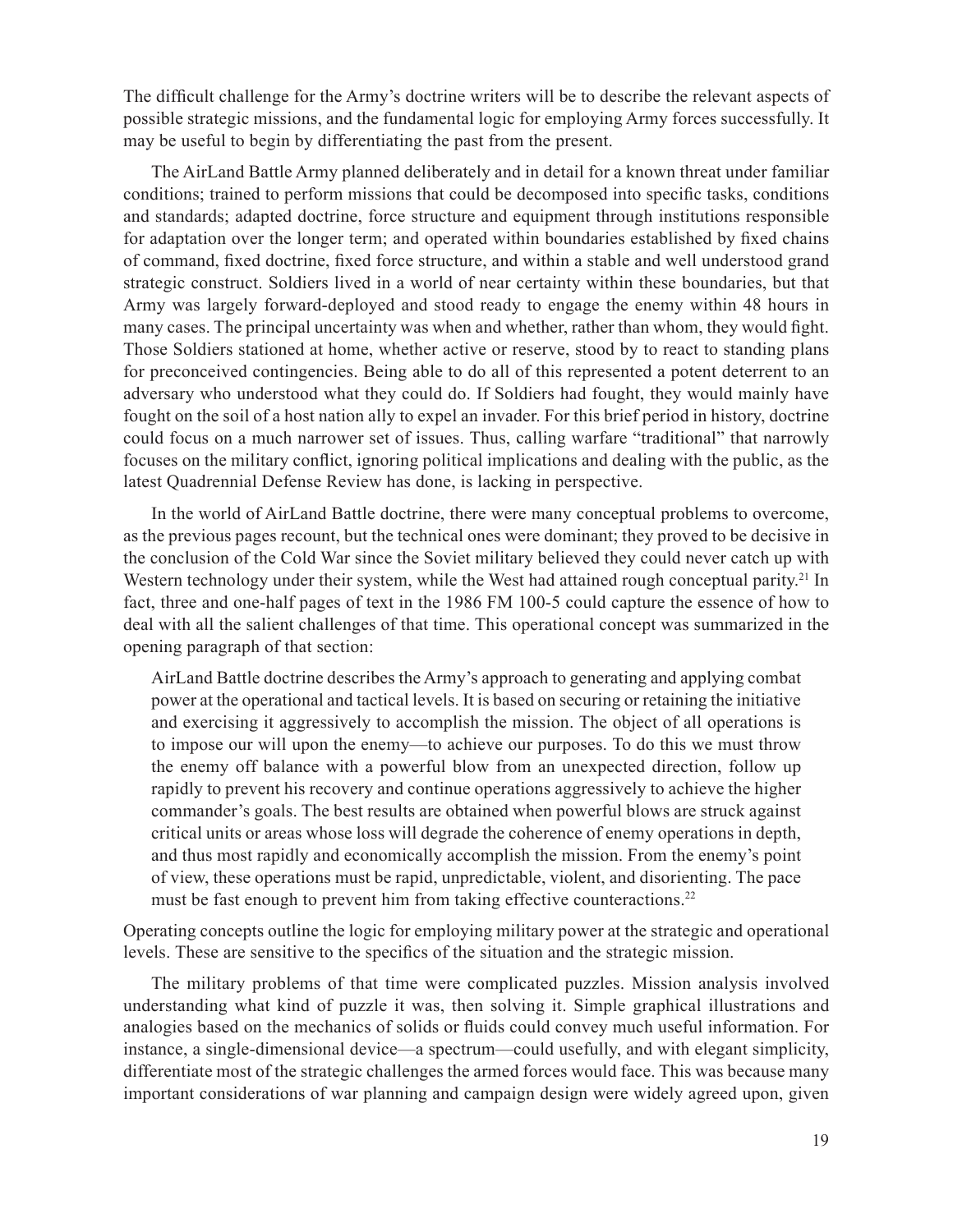out and fixed. In fact, during the Cold War, U.S. forces became accustomed to differentiating cases of war by scale and intensity because the other factors that matter in war planning and campaign design were broadly similar among cases within the greater embrace of the Cold War.

Today's Army must plan more conceptually and adapt quickly to changing and unpredictable strategic challenges and missions. It must create adaptable doctrine, force structures and equipment through its institutions and encourage all elements to adapt as necessary to changing mission needs. Its training programs must rely on intensive (and lengthy in comparison) mission-specific predeployment preparations and it must operate with flexible "modular" chains of command with dynamically variable force structures and situational allies against often ill-defined opponents that tend to evolve rapidly and unpredictably. Soldiers live in a world of far greater variability today. Only one symptom of this variability is that it is far more difficult to devise standardized training programs based on generic tasks, conditions and standards.

Soldiers have traded the uncertainty of when and whether they will engage for uncertainty about whom and where. Instead of needing to react to a hair trigger, the Army now serves a nation that can choose much more often whether and when it will engage, and Soldiers are less likely to fight near where they are garrisoned and their families live. While more of the force is stationed at home, even those stationed abroad, for instance in Europe and Korea, deploy and serve the national interest elsewhere in a cyclical rhythm. Today when Soldiers fight, they are least likely to do so on the soil of a host nation ally to expel an invader. That brief window in history when doctrine could comfortably concentrate primarily on defeating regular military forces was behind us when the Warsaw Pact began to collapse in 1989, with the exception of countering the invasion of Kuwait in 1991.

The AirLand Battle authors envisioned the requirement for interservice operational-level integration. In fact, the conceptual leap from the Active Defense to AirLand Battle doctrine involved the realization that even in the continental environment of Central Europe the idea of "landpower" made no sense at the levels of war that mattered. Those who care to check will find no reference in the 1986 manual to "landpower." That doctrinal term was just no longer useful, and it was a mistake to revive it. The requirements for tight integration of service operations have only increased since Grenada, where it was found grossly deficient. This trend will compel changes in methods of integration beyond increasingly impractical spatial "deconfliction." The logic for it should rest primarily in the principle of "comparative advantage," as in the science of economics. The logic of the joint commander should be to use the tools and capabilities of whatever service provide him the greatest "comparative advantage" under the circumstances. The current doctrinal revision should embrace this concept.

Changes in warfare also favor tightly integrated joint task forces capable of projecting "power on the ground" that is *discriminating and focused*. The nation's security interests will be contested increasingly in populated and urbanized terrain or remote hidden outposts, and strong, agile, discriminating and knowledgeable land component forces will be required to contest control of the ground. Insights from future Army and Air Force Title 10 war games and studies from the standpoint of comparative advantage, as well as a careful review of operations in Kosovo, Afghanistan and Iraq, lead to the same conclusions. Naval, air and space forces may gain information about objects and activities on the ground, and they may influence activities and strike objects, but only truly integrated operations containing a sufficiency of ground forces can *control* activities of adversaries and *enforce* desired outcomes in *all* cases. Naval, air and space forces may be able to do so in special circumstances when the strategic aim is to deter, warn, suppress or punish, but when implacable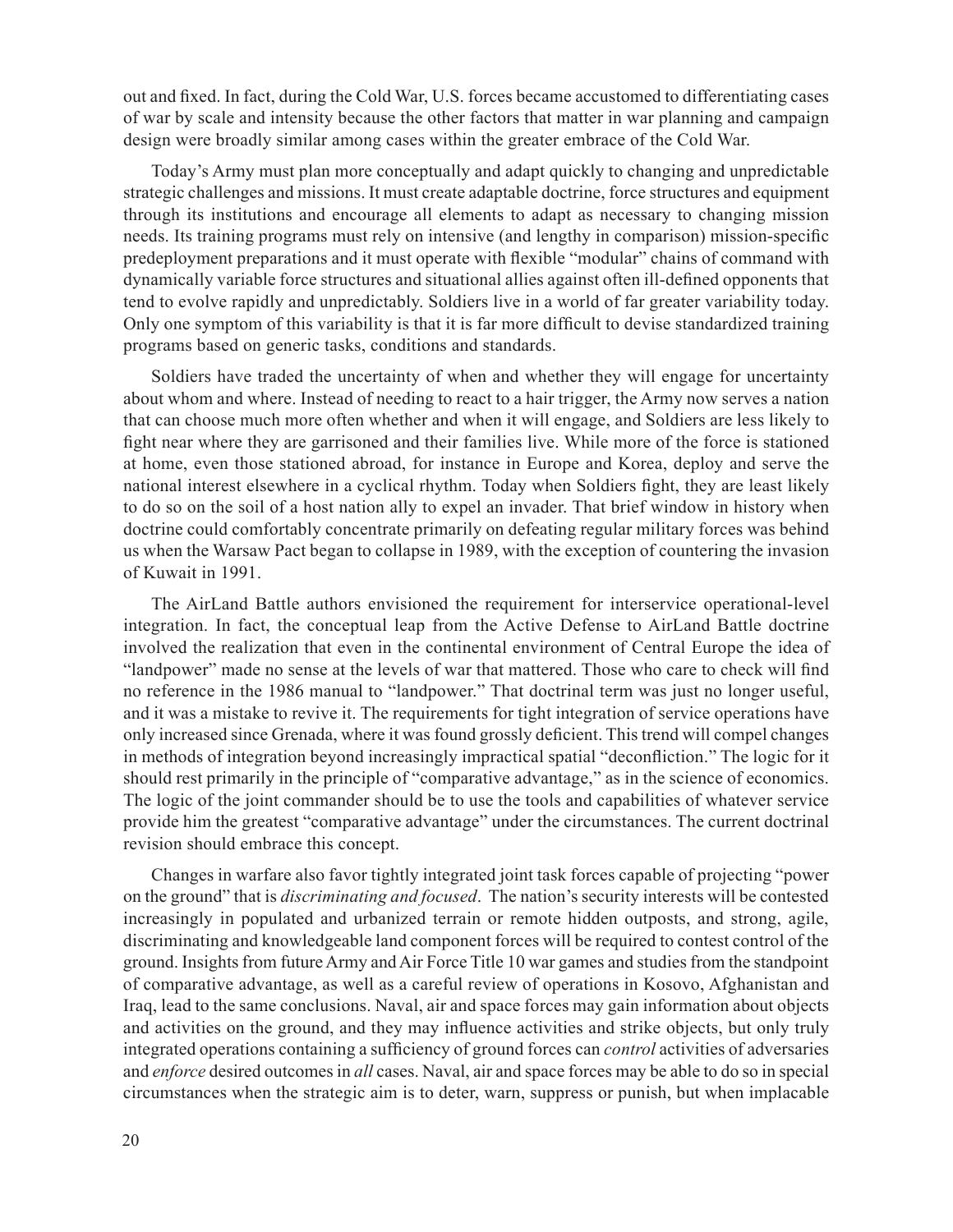foes have to be defeated and the desired outcome is a *specified* new condition, only unified action including a significantly large land force can secure it. These propositions are based on a more subtle logic than is presently in evidence in joint and Army doctrine, but they are based on the kind of razor-sharp logic the 21st century demands. However, the logic for judging the relative size of the land component needs to be rationalized and agreed upon, not only in ground service doctrines but also in joint publications.

The implications are also clear for the Army as an institution. The changes in warfare tend to favor "labor intensive" over "capital intensive" solutions, but such "labor intensive" solutions will emphasize quality, or "street smarts," over quantity, much as in the new business sectors. The Army and its Soldiers must learn and adapt much more rapidly under far more complex conditions. Officers will require the ability to think both critically and creatively about changes in the military art and science. They must understand both hierarchical and complex organizations, and the principles that shape force development, new concepts for operations and military leadership in a dynamic and uncertain future. This means that doctrine and the military art and science must evolve to keep pace with relevant changes, and its evolution must remain coherent, comprehensible and disciplined.

For instance, during the last century military problems could be thought of as puzzles with agreed solutions, even if they were structurally complex ones. Because of this, thought models were drawn from either the mechanics of solids or fluid dynamics, as in discussions of mounted maneuver warfare or Blitzkrieg. They worked as long as war could be pictured as clashing uniformed masses, flowing rivers of metal adapting to enemy and terrain, waves of aircraft and stately armadas. After the first Gulf War, shallow "bumper sticker" concepts captured the imagination of DoD officials and the public—"Shock and Awe," "Global Reach—Global Power," "Operational Maneuver from the Sea," "Rapid Decisive Operations" and now "Effects Based Operations." While these all contained scraps of wisdom and rested on some evidence of what new weapons technology could do, they also contained hidden false assumptions about our adversaries and substantial hubris about the capabilities of technical intelligence. It could also be argued that these various concepts were designed by engineers to solve structurally complex puzzles. The thought models they were based on led to linearity and deterministic expectations. Today these overly simplistic and technology-based formulas for modern war have lost their appeal, and war is recognizable again as a complicated and deadly struggle of human groups within an increasingly complex global environment.

The one inescapable aspect of warfare in this new century will be "warfare among the people." Population densities are increasing everywhere, especially in underdeveloped and failing states. Knowledge of social dynamics and the cultural mosaic will matter more. Even when Soldiers engage in warfare with other states, they may also make war against stateless allies while they cooperate with some social groups or communities within it, compete with others and maintain neutrality with still others. Rules of engagement have become more specific and of greater strategic importance, and this trend will continue. Not only will conventional and unconventional forces become more synergistic, but conventional forces will increasingly adopt means and methods formerly thought unconventional. For instance, it will be difficult to imagine cases in which psychological operations and civil affairs specialists should *not* be embedded in "conventional" staffs and units.

More recently much of the profession has returned to the literature of irregular warfare, and that too will provide some wisdom, even though "class struggle" insurgencies of the 20th and 21st century struggles for power in failed or failing states, or among transnational organizations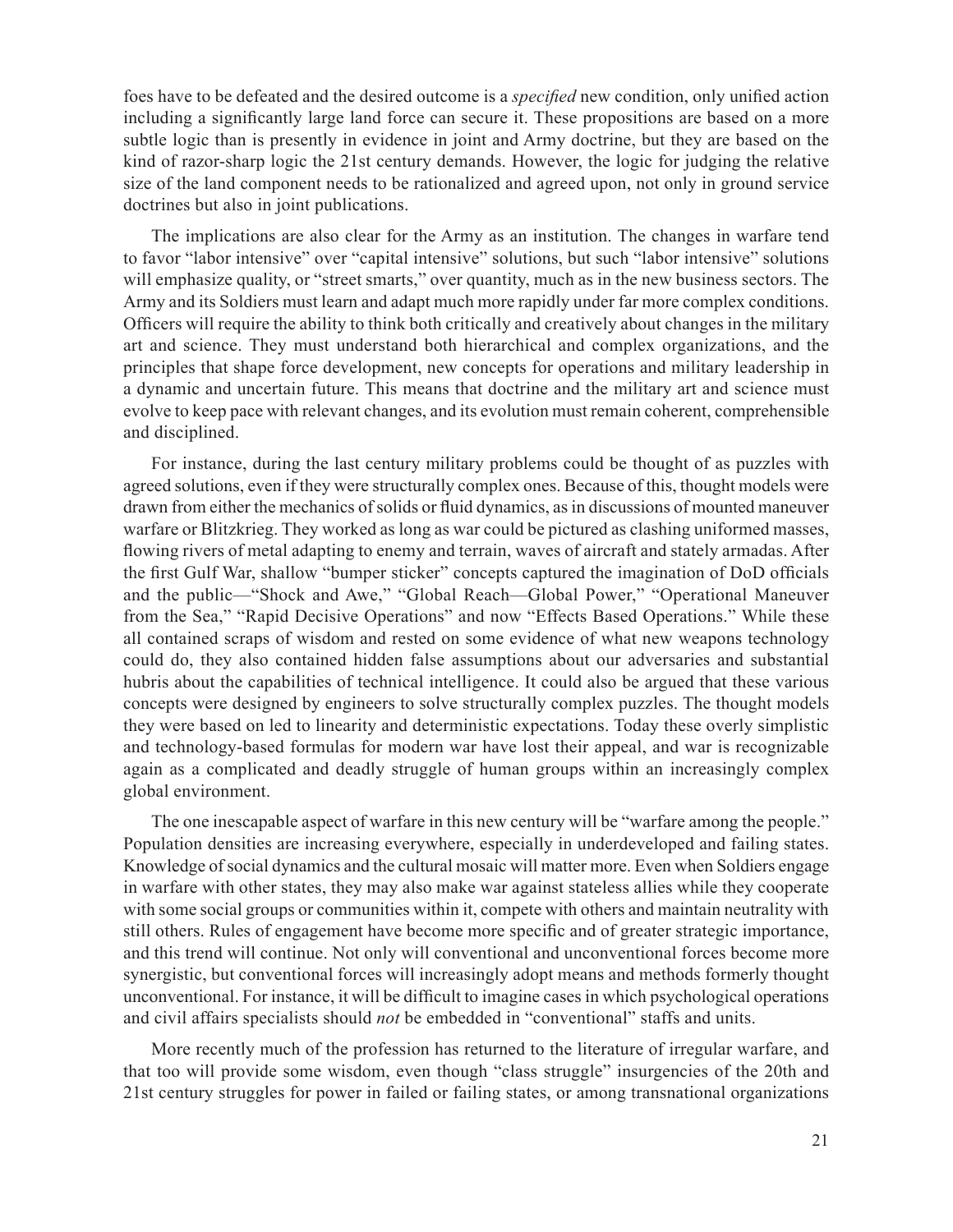and states, are quite different. But in addition to wisdom in these areas, the profession needs to understand more about how human beings think, and how ideas are propagated through societies. Warfare is as much about influencing the decisions of others as it is about forcing adversaries to accept our terms. The best preparation for the authors of the new FM 3.0 would be to read about the science of how people think and how social groups are influenced. Two books by Malcolm Gladwell—*Blink: The Power of Thinking Without Thinking*23 and *The Tipping Point: How Little Things Can Make a Big Difference*<sup>24</sup>—are valuable reading on this topic. It will be increasingly important to balance the predominantly "hard science" precommissioning education of most officers with rigorous new ways of thinking.

If in the world of AirLand Battle doctrine the technical problems were more dominant than the conceptual ones, today and in the near future this situation is reversed. It will require the reinterpretation of the recent and ongoing technical revolution, the renewal and enrichment of old forgotten concepts, an adjustment of command and control doctrine, a new and more specific logic for estimating the need for ground forces and a broader reframing of the problem to arrive at a more satisfactory solution for mission categories and operational concepts.

The current challenge is well beyond that of the Active Defense/AirLand Battle era, and there are, of course, some very important differences that make writing sound doctrine much more difficult today. However, today's Army is far better educated; it has conducted useful studies of future challenges; the accumulated experience since Operation Urgent Fury in Grenada has provided useful intuition; and the current Army leadership is as capable as any the Army has ever had.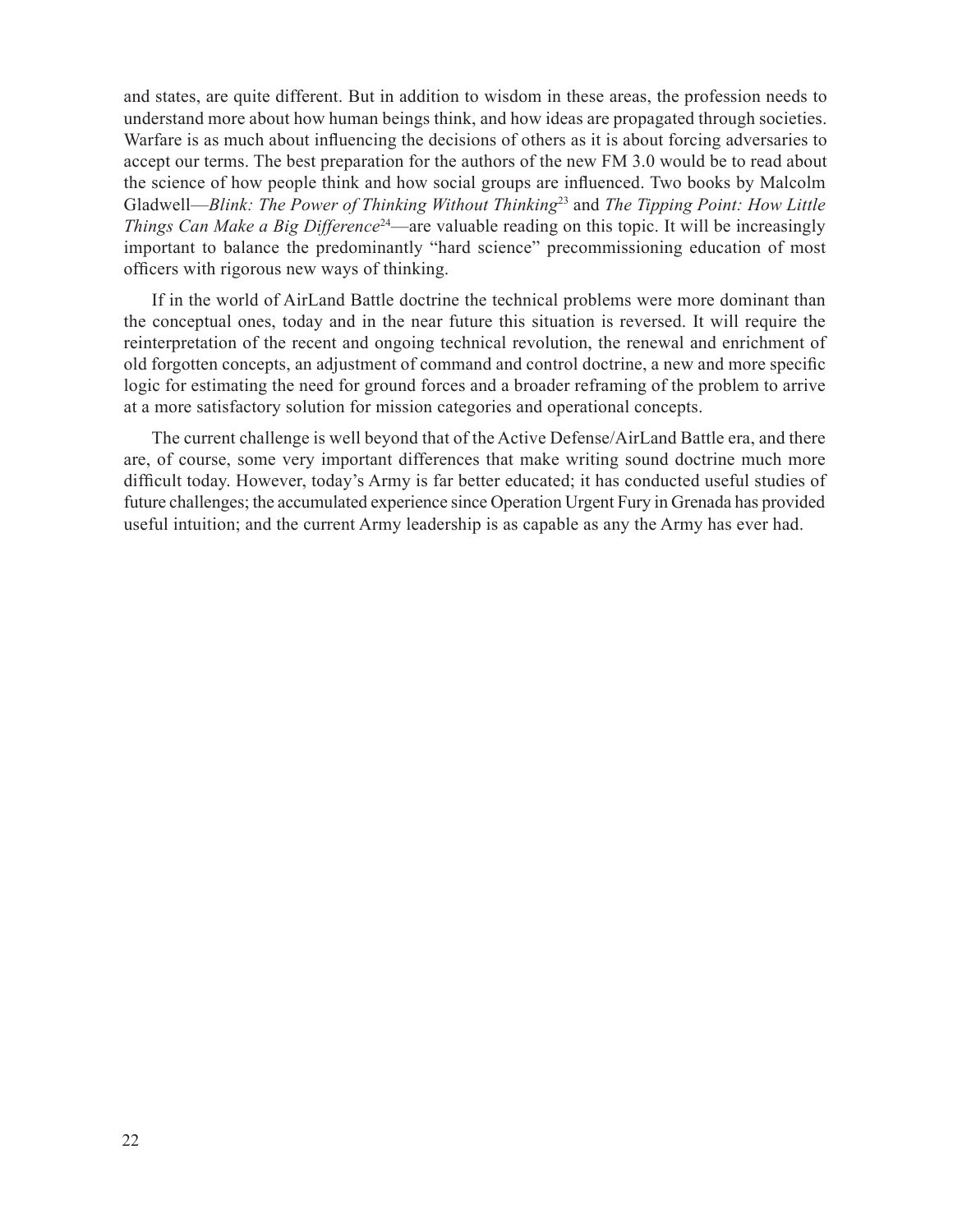# **Endnotes**

- <sup>1</sup> Brigadier General Robert H. Scales, Jr., *Certain Victory: The U.S. Army in the Gulf War* (Dulles, Va.: Potomac Books, 1998), pp. 106–107.
- <sup>2</sup> Even the Army's most forward-looking concepts published prior to 11 September 2001 were based on premises of then-current strategic planning guidance.
- <sup>3</sup> There is more literature in support of these ideas than against them, e.g., Harlan Ullman, James Wade, Jr. with L.A. Edney, Frederick Franks, Jr., Charles Horner, Jonathan Howe and Keith Brendley, executive secretary, "Shock & Awe: Achieving Rapid Dominance," Center for Advanced Concepts and Technology (ACT), funded by the C4ISR Cooperative Research Program of the Assistant Secretary of Defense (C3I), Department of Defense, USA, 1996; David S. Alberts, John J. Garstka and Frederick P. Stein, "Network Centric Warfare," Center for Advanced Concepts and Technology (ACT), funded by the C4ISR Cooperative Research Program of the Assistant Secretary of Defense (C3I), Department of Defense, USA, 1999; and William A. Owens, *Lifting the Fog of War* (New York: Farrar, Straus, 2000). One could easily add the Defense Science Board "Summer Study" Task Forces of 1998 and 1999.
- <sup>4</sup>For instance, see Brigadier General Huba Wass de Czege,"Using Information Technologies to Reduce the Army's Echelons," *ARMY*, April 2002.
- <sup>5</sup> See Major General James M. Dubik, "Has Warfare Changed? Sorting Apples from Oranges," Landpower Essay No. 02-3 (Arlington, Va.: Association of the U.S. Army, July 2002).
- 6 See Brigadier General Huba Wass de Czege, "Wargaming Insights," *ARMY*, February 2003. See also Brigadier General Huba Wass de Czege, "The Close Combat Imperative: Some Compelling Ideas on the Road to a Future Army," *Armed Forces Journal*, August 2002.
- <sup>7</sup> The 1976 FM 100-5 was known as "Active Defense." The Active Defense doctrine was the conventional thinking about the way a war in Western Europe might develop: the Warsaw Pact would attack and NATO forces would hold their ground long enough to arrange for reinforcements, after which the Soviets could be turned back. Some critics derisively called the plan "fall-back by ranks."
- <sup>8</sup> So called because they worked in a building once used as a yacht club.
- 9 Frederick W. Lanchester was an English mathematician and engineer who created a series of differential equations known as Lanchester's Power Laws. These laws describe how two forces would attrit each other in combat, and demonstrated that the ability of modern weapons to operate at long ranges dramatically changes the nature of combat—in the past a force that was twice as large had been twice as powerful, but now it is four times as powerful, the square of the power ratio.
- $10$  The U.S. Army first provided its Soldiers a list of principles in 1921. They are: objective, offensive, mass, economy of force, maneuver, unity of command, security, surprise, simplicity (from 1993 FM 100-5, *Operations*).
- <sup>11</sup> Later, as a lieutenant general, he retired after serving as commandant of CGSC and commander of the Combined Arms Center at Fort Leavenworth. Major Holder had just served as Regimental S-3 in the 2d ACR under the imaginative and colorful but tough task master Colonel (later Major General) Robert Wagner. He brought with him great practical experience under a respected coach, and a broad self-education in the literature many of the outside "maneuverist" reformers had been quoting, e.g., B. H. Liddell Hart and J. F. C. Fuller. Major Holder had also spent two years at Harvard earning a master's degree in History.
- $12$  I had served as deputy operations officer and mechanized battalion commander under General Cavazos in the 9th Infantry Division. As his deputy G-3, I would frequently bring papers for him